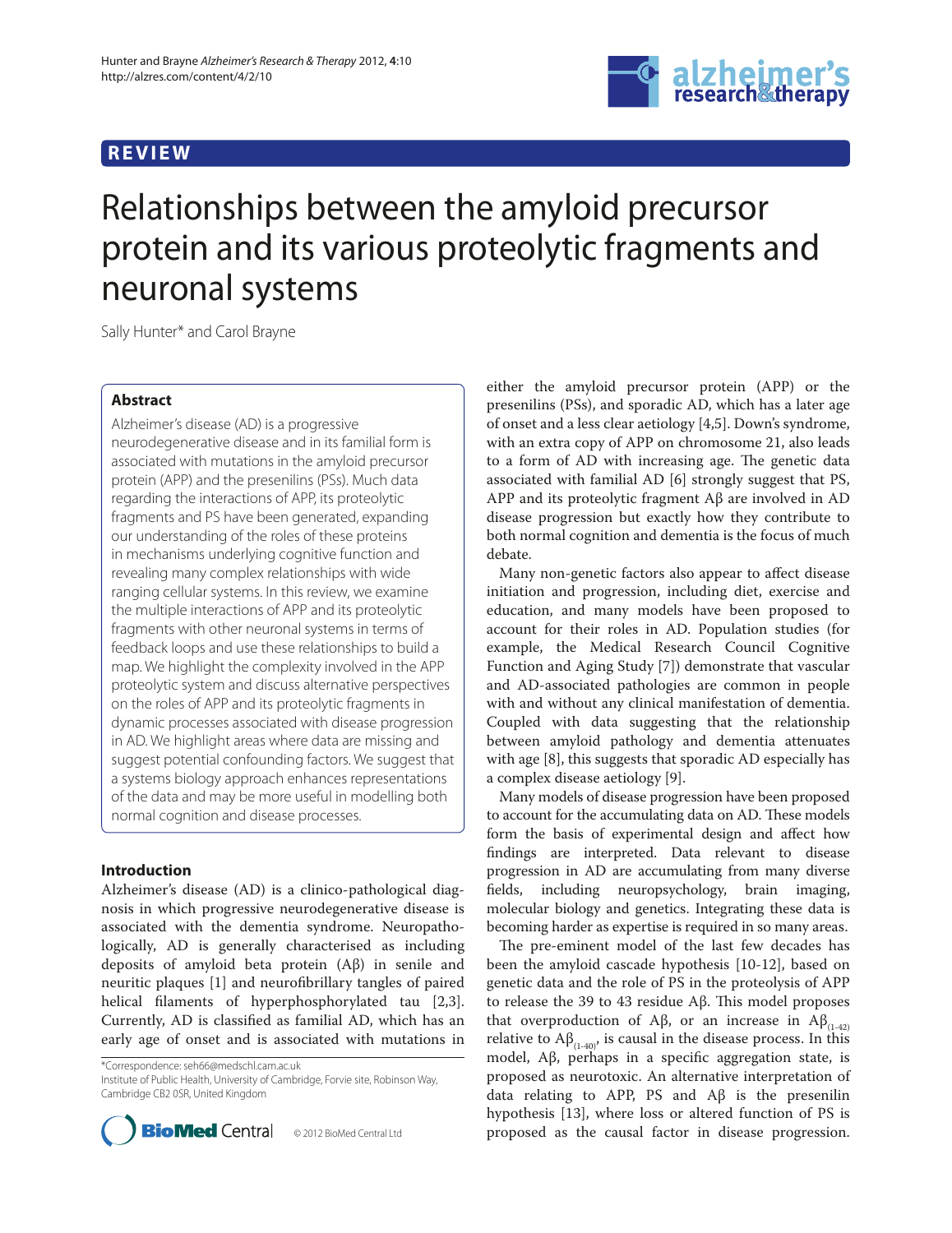Other models suggest different initiating factors, such as cholesterol [14], mitochondria and apoptosis [15], insulin signalling and energy metabolism [16,17], cholinergic insufficiency [18],  $Ca^{2+}$  deregulation [19,20], signalling decoherence [21] or a combination of multiple factors (for example, [22,23]). No single model adequately explains how APP, PS, cholesterol and other factors interact with synaptic plasticity, learning and memory in normal and disease states. This suggests that models currently in use in AD research require re-evaluation.

Recent approaches to integrating the data relevant to AD have involved the use of text mining, bioinformatic databases and network analysis for gene co-expression and protein-protein interactions [24-33]. Studies using automated interrogation of genomic and proteomic databases, such as UNIPROTKB [34], NCBI Entrez Gene [35], and IntAct [36], and text mining in literature databases such as Pubmed [37] have confirmed the involvement of many previously highlighted neurological processes, extended the connectivity between known molecular targets and revealed new targets for investigation (summarised in Table 1).

Understanding how APP contributes to synaptic plasticity is important in understanding normal cognition and disease progression in AD. Here, we approach the process of integrating the available data relating to the relationships between APP and its proteolytic fragments and neuronal processes based on a systems biology approach and build a map of relationships. We are not aiming to define protein interactions nor find new targets for investigation, but to highlight relationships in the existing literature that illustrate the complexity involved and how this relates to our current understanding of the role of APP in AD. We highlight areas where data are missing and predict relationships that may confound current disease models.

## **Building the map**

Relationships involving APP and each of its proteolytic fragments were identified from literature searches using relevant key words. Each interaction identified was manually entered into a non-hierarchical network using the mapping software Compendium [38]. This software allowed each molecule or neuronal system to be represented as a node within the map. Each node in the map could contain further networks of nodes, leading to a multi-dimensional organisation of information. These further nodes represented information relevant to the molecule of the parent node and could include notes describing possible relevance, questions raised and links to relevant entries on various bioinformatic databases. The map is not meant to be read as a protein-protein interaction network (PPI), but rather was designed to summarise and collate information relevant to the APP system in a more general way. Physiological outcomes, such as changes in signalling, were included, even though the precise molecular interactions are not clear. Any additional details, such as new biological relationships or new molecular interactions, can be added as they arise. Relationships between molecules are represented by connectors, with annotation if required. Figure 1 shows a limited map built in this way from references cited in the text, with additional references listed in Table 2.

Unlike more automated network studies such as that by Perreau and colleagues [25] where nodes were included in the network only if there was direct evidence of molecular interaction, or various studies [30-33] where co-expression criteria were applied, no specific criteria were imposed and any relationship found was included. Known differences in peptide behaviour (for example, [39,40]) necessitated separate nodes for  $A\beta_{(1.40)}$  and Aβ<sub>(1-42)</sub>. This was extended systematically to include all the peptide fragments, including  $P3_{(17-40)}$ ,  $P3_{(17-42)}$ , secreted APP (sAPP)α and sAPPβ (the extracellular aminoterminal fragments following α- and β-cleavage, respectively), C31, and so on to take account of any potential behavioural differences. This is in contrast to various network constructions where the various proteolytic fragments are collapsed into an APP parental node, possibly reflecting the UNIPROTKB identifier (P05067) being the same for each peptide. Additionally, different aggregation states of each of the peptides (monomers, dimers, oligomers or fibrils) were considered separately. These additional details have been omitted from Figure 1 for clarity. Since there was little or no evidence for many of the Aβ-type peptides  $[41]$ , these were collapsed into a separate node (not shown).

The relationships in Figure 1 were analysed manually by identifying feedback loops. Direct feedback loops were defined as relationships between APP, any of its proteolytic fragments and any other molecule or functional change that was represented at more than one point in the map. Possible indirect feedback loops between any neural system, such as neurotransmitter signalling, Ca2+ homeostasis or the inflammation cascade, were also investigated by looking for molecules or functional change in these systems that interact with APP or any of its proteolytic fragments at more than one point in the map.

Following a brief summary of APP cleavage, two examples of the relationships between APP pathways and neuronal processes, looking at the extracellular matrix (ECM) and endocytosis, serve to illustrate the implications of the complexity involved.

#### **The amyloid precursor protein Overview**

APP is a type I transmembrane protein [42] with a large extracellular amino-terminal domain, a transmembrane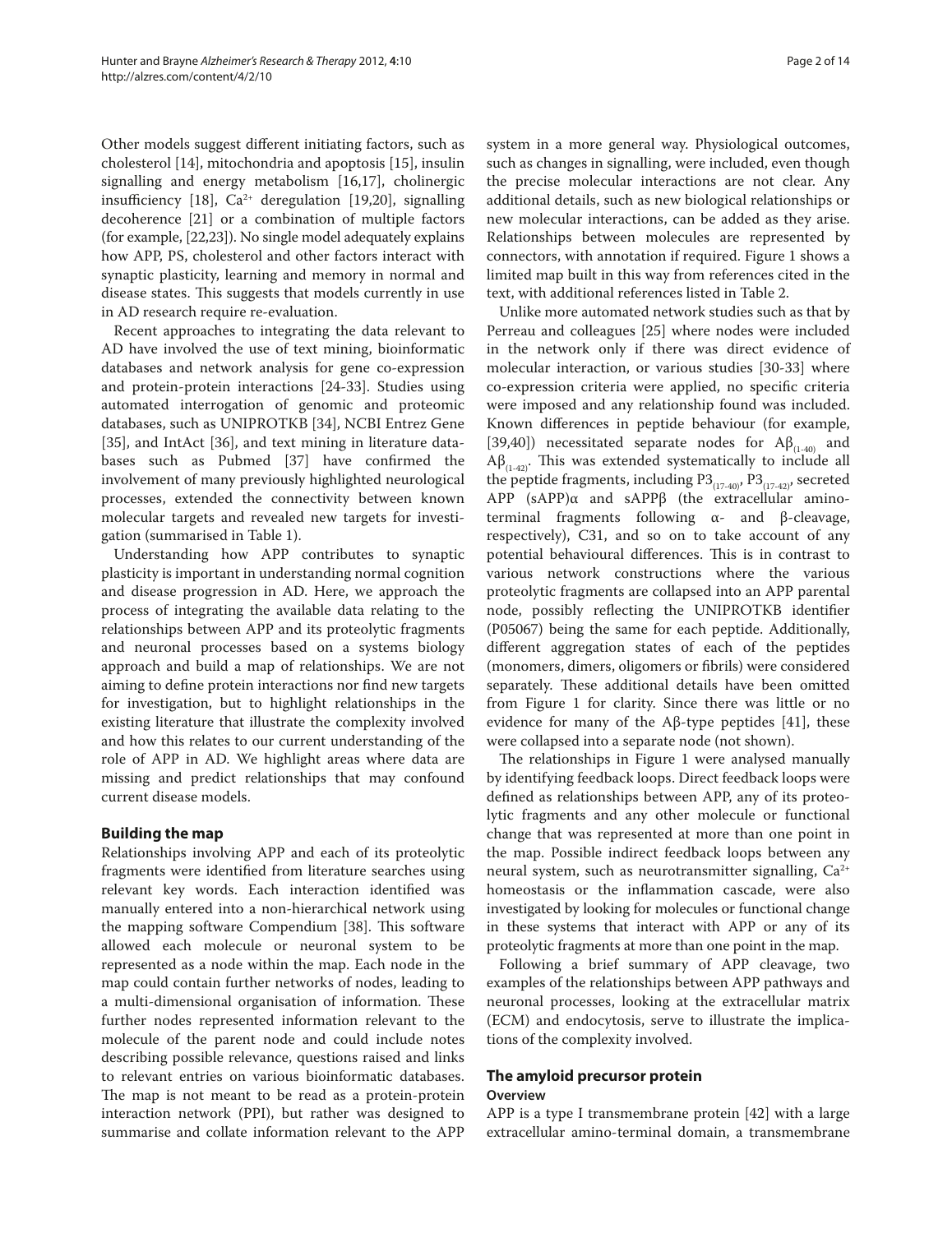| Reference | Selection criteria                                                                                                                                                                                 | <b>Exclusion criteria</b>                                                                                                                                                                                                                              | <b>Main focus</b>                                                                                                                                                                                                                                                                                                                                                                                                                                                                                                                                  |
|-----------|----------------------------------------------------------------------------------------------------------------------------------------------------------------------------------------------------|--------------------------------------------------------------------------------------------------------------------------------------------------------------------------------------------------------------------------------------------------------|----------------------------------------------------------------------------------------------------------------------------------------------------------------------------------------------------------------------------------------------------------------------------------------------------------------------------------------------------------------------------------------------------------------------------------------------------------------------------------------------------------------------------------------------------|
| $[25]$    | Evidence of direct interaction<br>between molecules from literature<br>searches                                                                                                                    | Metals, non-protein molecules,<br>poorly characterised proteins, specific<br>peptides are included as parent<br>genes                                                                                                                                  | Direct PPI involving APP and associated fragments by domain<br>with reference to APP770 isoform but with application to all<br>isoforms; molecular networks with reference to biological<br>processes                                                                                                                                                                                                                                                                                                                                              |
| $[33]$    | Twelve causative or susceptibility<br>'seed' genes previously associated<br>with AD; candidate genes were<br>selected due to close proximity to<br>GWAS-identified gene loci associated<br>with AD | Proteins lacking open reading<br>frames; transcription factors, highly<br>glycosylated proteins, extracellular<br>proteins, proteins containing several<br>transmembrane regions; co-<br>expression data were used as a filter                         | Identification of genes in AD with reference to direct PPI and<br>biological processes                                                                                                                                                                                                                                                                                                                                                                                                                                                             |
| $[31]$    | Co-expressed genes that differ<br>between controls and AD                                                                                                                                          | Probe-sets not mapping to any gene<br>or mapping to hypothetical proteins<br>were removed                                                                                                                                                              | Variations in transcriptomes of AD suggest similarities with<br>molecular networks associated with CVD and diabetes.<br>Cis-regulatory elements identified in several diseases known to<br>co-occur with AD                                                                                                                                                                                                                                                                                                                                        |
| $[30]$    | Genes with variable expression<br>between an AD and an aging<br>microarray study                                                                                                                   | Arrays that significantly varied<br>between subjects in each study<br>group; outlier removal, unreliable<br>probe sets defined as being present<br>in three or fewer arrays; control probe<br>sets and probes not associated with<br>known genes       | Transcriptional changes between AD and aging highlight<br>possible contributors to disease pathways. Many biological<br>processes are shared between AD and aging. Many novel<br>associations found, including MAPK pathways and unknown<br>proteins. New functional and disease related association for<br>PSEN1 with glial/neuronal interactions; confirms and highlights<br>gamma14.3.3 signalling in AD                                                                                                                                        |
| $[32]$    | Genes with variable expression<br>between human and mouse from<br>brain sample microarray gene<br>expression data sets                                                                             | Outlier removal, filtered (method<br>not specified) to remove datasets<br>with low interspecies expression or<br>low connectivity correlations; only<br>top 5,000 Human and 3,000 Mouse<br>connected genes included, rest<br>removed to reduce 'noise' | Mouse and human networks are highly similar with expression<br>levels more preserved than connectivity. Significant<br>species difference in: i) co-expression arrays from astroglia<br>and microglia but not neurons; ii) the role of PSEN1 in<br>oligodendrocytes and myelination; and iii) further evidence<br>of species difference in glial cells linked to neuroinflammation<br>in human AD. Neuronal death is a small part of the biological<br>changes associated with AD in this dataset; new transcription<br>factors associated with AD |
| $[27]$    | All AD and related pathways in KEGG<br>database with co-expression data                                                                                                                            | Genes without corresponding data<br>in the assembled PPI network and<br>proteins with no corresponding<br>genes in the co-expression data                                                                                                              | Crosstalk between pathways involved in AD; close relationships<br>between APP and apoptosis, Notch, Wnt pathways and<br>cytokine-cytokine interactions in this dataset, brain areas vary<br>in specific pathway relationships and order of significance                                                                                                                                                                                                                                                                                            |

**Table 1. Overview of protein-protein interaction network studies**

AD, Alzheimer's disease; APP, amyloid precursor protein; CVD, cardiovascular disease; GWAS, genome-wide association study; KEGG, Kyoto Encyclopedia of Genes and Genomes; MAPK, mitogen-activated protein kinase; PPI, protein-protein interaction; PSEN, presenilin.

domain and an intracellular carboxy-terminal domain that resembles a cell surface receptor [43]. It is expressed in several isoforms, with  $APP_{695}$  the main isoform expressed by neurons. APP has a high turnover, with a half life ranging from approximately 1 hour [44-46] to approximately 4 hours [47-49]. In addition to its functions at the cell surface, full length mature APP is also processed via competing pathways that release proteolytic fragments [5,43,50] (recently reviewed in [51]). In effect there are four possible routes: APP may remain functionally active at the cell surface; it may be internalised and recycled or degraded; it may be cleaved via the α-pathway, releasing the sAPPα fragment, leaving the membrane bound C83 carboxy-terminal fragment that is further processed to the P3 fragment; or it may be cleaved via the β-pathway releasing sAPPβ, leaving the membrane bound C99 carboxy-terminal fragment that is further processed to the Aβ fragment.

As can be seen in Figure 1,  $\alpha$ - and β-cleavage pathways (numbered 1 and 2, respectively) converge on a further intramembrane γ-cleavage (numbered 3) by the PScontaining γ-secretase complex to release the variable length Aβ and P3 peptides and the variable length APP intracellular domain (AICD). Additional cleavages, including caspase cleavage of the carboxyl terminus at residue D664 of APP $_{695}$ , producing the alternative length carboxy-terminal fragment C31 [51], and cleavage by BACE2 (beta-site amyloid precursor protein cleaving enzyme 2) within the A $\beta$  sequence [52], have been omitted for clarity.

Unprocessed APP is degraded or recycled via the endosomal or lysosomal pathways and may be recycled back to the membrane and processed within approximately 30 minutes [46], with perhaps a third to a half being processed via the cleavage pathways as measured by secreted sAPPα/β [46]. Regulatory relationships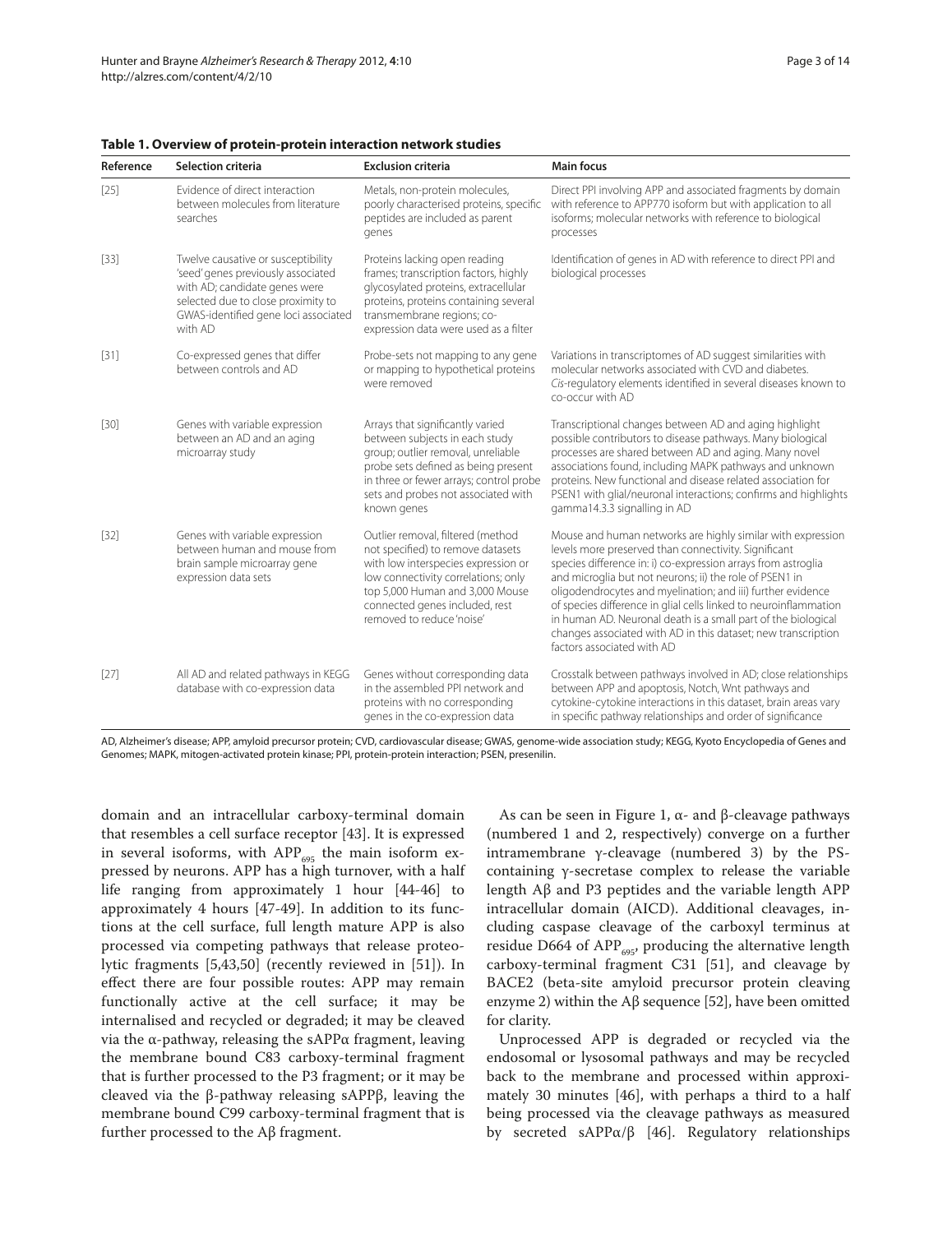

promoting expression or cleavage have been collapsed into summary boxes in Figure 1 for simplicity.

## **Complex feedback pathways involving APP and its proteolytic fragments; the extracellular matrix and endocytosis**

#### *The extracellular matrix*

APP interacts with itself and its own proteolytic fragments at many points in the network with various functional consequences. At the cell surface, the large amino-terminal domain of full length APP interacts with many components of the ECM, including heparins and heparin sulphate proteoglycans [42], laminin, collagen [53,54] and  $\beta$ -1-integrin [43,55,56], and contributes to early neuronal development, axon and neurite growth,

cell adhesion and synaptic plasticity [43,57]. Many of these interactions are now represented in MatrixDB [58], an ECM interaction database.

The amino-terminal domain of APP binds heparin in a pH- and zinc-dependant manner and this binding promotes the formation of APP homodimers [42,59-61]. Depending on various factors, including cell compartment and pH, this dimerisation may influence APP proteolysis via  $\alpha$ - or β-cleavages due to conformational changes [59], though this requires further investigation.

The large amino-terminal fragment released by  $\alpha$ cleavage, sAPPα, is a soluble monomer. It retains two heparin binding sites and has been shown to bind heparin as a dimer [60]. The ability of sAPP $\alpha$  to disrupt APP dimerisation at the cell surface is thought to contribute to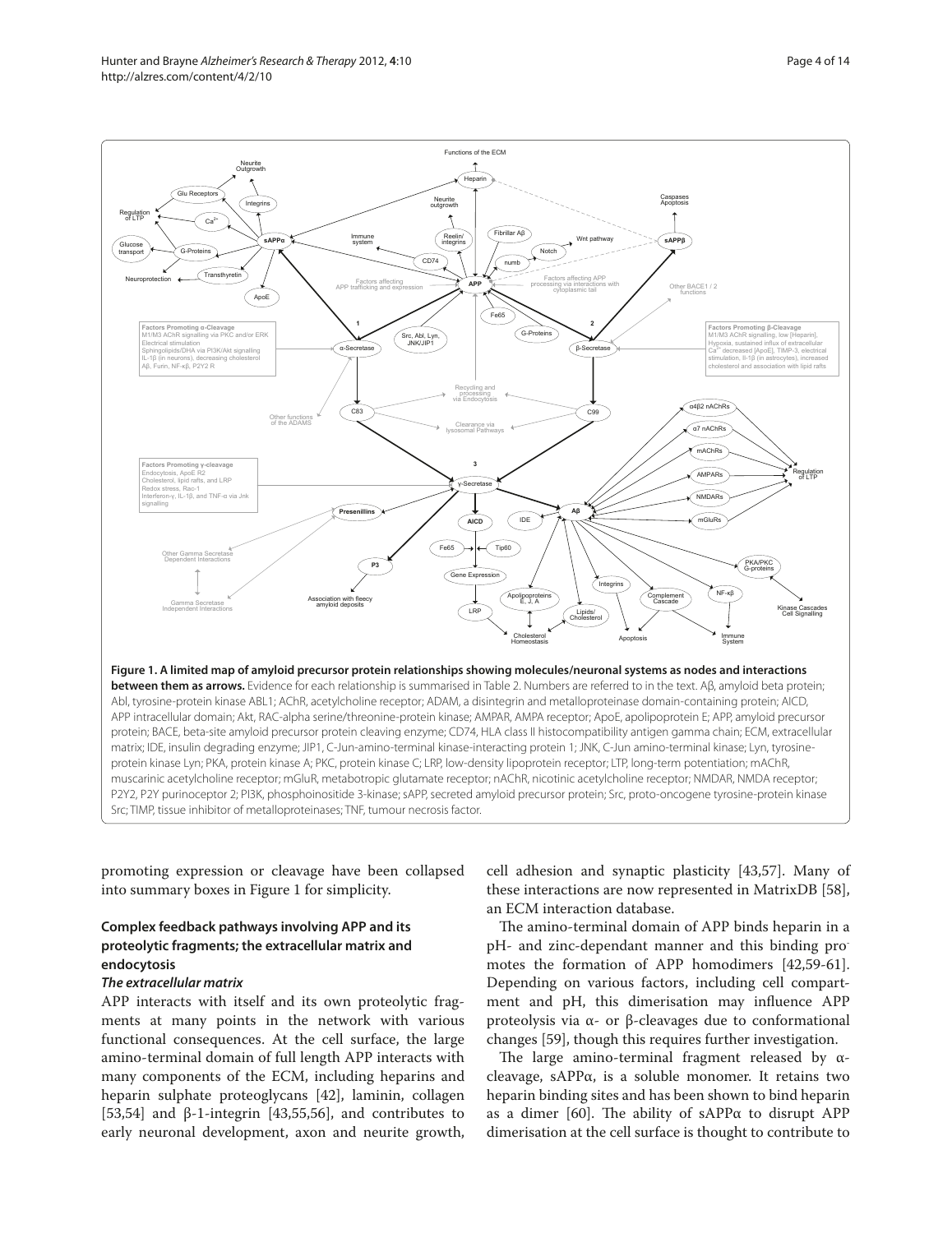## **Table 2. Additional references supporting the network diagram in Figure 1**

| Factor                         | <b>Details</b>                                                                                                                                                                                                                                                                                                                              | Reference      |
|--------------------------------|---------------------------------------------------------------------------------------------------------------------------------------------------------------------------------------------------------------------------------------------------------------------------------------------------------------------------------------------|----------------|
| Akt                            | Aß increases Akt phosphorylation in the short term via a mechanism involving a7-nAChR and NMDARs, with<br>phosphorylation levels returning to baseline over the long term                                                                                                                                                                   | $[99]$         |
| AMPA receptors                 | AMPA glutamate receptor density is reduced by Aß oligomers via reduction of CamKII                                                                                                                                                                                                                                                          | [100, 101]     |
| ApoE                           | Decreased levels of ApoE lead to increased ß-cleavage                                                                                                                                                                                                                                                                                       | $[102]$        |
|                                | ApoE promotes polymerisation of A $\beta$ into fibrils and enhances fibrillar A $\beta$ deposition in neuritic plaques.<br>The high affinity binding of Aß to ApoE reduces ability of ApoE to bind lipids                                                                                                                                   | $[103-105]$    |
| $Ca2+$                         | sAPPa modulates Ca <sup>2+</sup> signalling by activating high conductance K <sup>+</sup> channels via a mechanism dependent on cGMP                                                                                                                                                                                                        | $[106]$        |
| CD74                           | Interacts with APP and reduces expression of Aß                                                                                                                                                                                                                                                                                             | $[107]$        |
| Cholesterol                    | Interactions of cholesterol and APP may allow APP to react to cholesterol status of the cell                                                                                                                                                                                                                                                | [108]          |
|                                | Membrane cholesterol correlates with $\beta$ -secretase activity and inhibition of $\beta$ -secretase activity leads to<br>increased membrane cholesterol levels. Moderate reductions in cholesterol enhance the co-expression of APP<br>and BACE1 and promote the production of Aß                                                         | [109, 110]     |
|                                | Aß binds lipids and has high affinity for cholesterol. Aggregated $AB_{(1-40)}$ may affect lipid transport.<br>Aß binds 24-hydroxycholesterol and affects membrane choline carriers                                                                                                                                                         | [111, 112]     |
| Complement cascade             | Aß activates neuronal complement cascade to induce the membrane attack complex and reduces<br>complement regulatory proteins, increasing complement-mediated cytotoxicity                                                                                                                                                                   | [113]          |
| Dishevelled                    | Dvl-1 increases sAPPa production mediated via JNK and PKC/MAPK but not via p38 MAPK                                                                                                                                                                                                                                                         | [114]          |
| Electrophysiology              | Hippocampal and cortical electrophysiological processes are modulated by sAPPa                                                                                                                                                                                                                                                              | [115]          |
|                                | $AB_{(1-40)}$ suppresses epileptiform activity in hippocampal neurons                                                                                                                                                                                                                                                                       | [116]          |
| Fe65                           | APP binds Fe65 at the YENPTY sequence with effects on gene transcription, cytoskeleton and cell motility.<br>Binding of Fe65 to APP is dependent on phosphorylation state of $Y_{\text{cav}}$ ; phosphorylation of $T_{\text{cens}}$ reduces the<br>binding of Fe65 to YENPTY. Binding of Fe65 reduces Aß                                   | $[117 - 121]$  |
| Furin                          | Furin enhances cleavage to active forms of ADAM10 and ADAM17, leading to enhanced q-cleavage                                                                                                                                                                                                                                                | [122]          |
| Glucose/glutamate<br>transport | sAPPa enhances transport of glucose and glutamate in synapses and protects from oxidative stress via a<br>mechanism involving cGMP                                                                                                                                                                                                          | [123]          |
| Glutamate signalling           | sAPPa suppresses NMDA currents rapidly and reversibly at concentrations of approximately 0.011 nM, possibly<br>involving cGMP and a protein phosphatase. Reductions in sAPPa lead to reduced tetanically induced NMDA<br>currents while increased sAPPa increased these currents and enhanced LTP                                           | [124, 125]     |
| G-protein signalling           | Aß directly increases TNF-a at high levels and at low levels increases TNF-a release by altering GPCR signalling<br>at early stages of disease progression by indirect effects on GPCR kinase 2/5                                                                                                                                           | $[126]$        |
|                                | Full length and processed APP can potentially interact with G proteins via the cytoplasmic tail and this can be<br>altered by APP mutations around the G protein binding site. This interaction has the potential to alter G-protein<br>signalling with wide ranging effects, including Ca <sup>2+</sup> regulation and cell cycle pathways | $[127-129]$    |
| <b>HDL</b>                     | Aß binds ApoA-I, ApoA-II, ApoE and ApoJ; binding modulates Aß solubility                                                                                                                                                                                                                                                                    | [130]          |
| Heparins                       | Proteolysis of immature BACE1 to its mature active form is promoted by low concentrations of heparin and<br>inhibited at higher concentrations. Certain heparin derivatives may act as inhibitors of BACE1 and have<br>therapeutic potential                                                                                                | [70, 131, 132] |
| $IL-1\beta$                    | Enhanced a-cleavage by ADAM10/17 via up-regulation of P2Y2 receptors and may increase levels of<br>ADAM10/17 by approximately threefold                                                                                                                                                                                                     | [133, 134]     |
|                                | Increases expression of APP and $\beta$ -cleavage in astrocytes                                                                                                                                                                                                                                                                             | [135]          |
| Insulin degrading<br>enzyme    | AB competes with insulin for IDE and reduced IDE availability may contribute to dementia                                                                                                                                                                                                                                                    | [136]          |
| Integrins                      | sAPPα competes with APP for binding sites on integrin-β-1 and promotes neurite outgrowth                                                                                                                                                                                                                                                    | [137]          |
|                                | Aß binds focal adhesion molecules and integrins and modulates integrin/FA signalling pathways involved in<br>cell cycle activation and cell death. The av integrin subunit is required for Aß-associated suppression of LTP                                                                                                                 | [138, 139]     |
| Lipids                         | Binding of A $\beta$ to acidic lipid molecules promotes A $\beta$ aggregation. A $\beta$ binds membrane gangliosides,<br>sphingolipids and cholesterol, which enhance AB aggregation                                                                                                                                                        | $[140-142]$    |
|                                | Association of APP and BACE1 with lipid rafts increases Aß                                                                                                                                                                                                                                                                                  | $[143]$        |
|                                | $\Delta\beta$ endocytosis may also involve lipid rafts                                                                                                                                                                                                                                                                                      | $[144]$        |
|                                | Sphingolipids enhance q-cleavage via MAPK/ERK signalling                                                                                                                                                                                                                                                                                    | $[145]$        |

Continued overleaf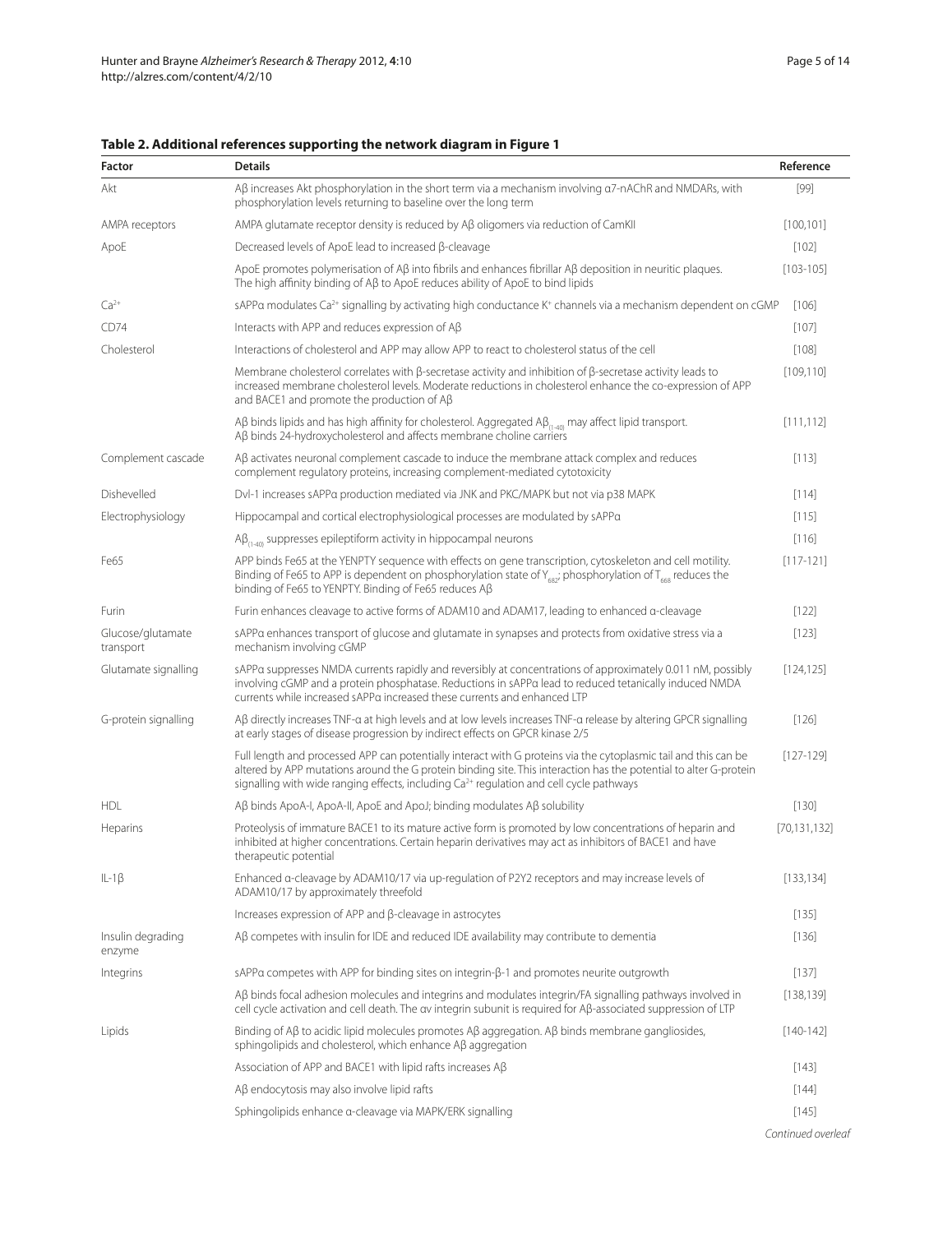#### **Table 2. Continued**

| <b>Factor</b>                               | <b>Details</b>                                                                                                                                                                                                                                                                                                                                                                                                       | Reference         |
|---------------------------------------------|----------------------------------------------------------------------------------------------------------------------------------------------------------------------------------------------------------------------------------------------------------------------------------------------------------------------------------------------------------------------------------------------------------------------|-------------------|
| <b>ITP</b>                                  | Aß suppresses LTP in hippocampal neurons via a mechanism involving $\alpha$ 4β2 nAChRs; Aß affects cascades<br>downstream of NMDA GluR signalling                                                                                                                                                                                                                                                                    | [146, 147]        |
| Muscarinic ACh<br>signalling                | Increases in mAChR-M1 and -M3 activation upregulate g-cleavage via PKC activation. Muscarinic upregulation<br>of sAPPa secretion may involve the activation of a Src tyrosine kinase, leading to activation of PKCa and ERK1/2.<br>Increased M2 activation decreases sAPPa secretion                                                                                                                                 | $[75, 148 - 151]$ |
|                                             | Inhibition of muscarinic signalling promotes APP processing via $\beta$ -pathway. Increased M1/M3 signalling<br>promoted β-cleavage via PKC; MEK/ERK and increased expression of BACE1; M2 activation suppressed<br><b>BACE</b> expression                                                                                                                                                                           | [152, 153]        |
| MAPK/ERK signalling                         | MAPK cascade may mediate the independent effects of PKC and tyrosine kinase in human astrocytes                                                                                                                                                                                                                                                                                                                      | $[154]$           |
| Neurite outgrowth                           | APP enhances neurite outgrowth independently from sAPPa                                                                                                                                                                                                                                                                                                                                                              | [155]             |
| $NF - KB$                                   | May reduce expression of BACE1                                                                                                                                                                                                                                                                                                                                                                                       | $[156]$           |
|                                             | NF-kB upregulation by capacitive Ca <sup>2+</sup> entry enhances sAPPa release via mAChR signalling                                                                                                                                                                                                                                                                                                                  | [157]             |
| Nicotinic ACh signalling                    | $AB_{(1\rightarrow 0)}$ and $AB_{(1\rightarrow 2)}$ reduced A4 $\beta$ 2 nAChR and $\alpha$ 7 nAChR currents. $AB_{(1\rightarrow 0)}$ but not $AB_{(1\rightarrow 2)}$ increased glutamatergic AMPA. Signalling via A4 $\beta$ 2 nAChR is associated with reduced $AB$                                                                                                                                                | [40, 158]         |
|                                             | A $\beta$ has high affinity for the $\alpha$ 7 nAChR and this may be associated with increased A $\beta$ accumulation. Differential<br>effects of A $\beta_{(140)}$ and A $\beta_{(142)}$ on $\alpha$ 7 nAChR as seen by different effects on ACh release and Ca <sup>2+</sup> influx. Disruption<br>of signalling by $\alpha$ 7 nAChR may be associated with Aß-mediated increases in pre-synaptic Ca <sup>2+</sup> | [39, 159, 160]    |
|                                             | $AB_{(1-4)}$ has approximately 5,000-fold greater affinity for $\alpha$ 7 nAChR than for A4 $\beta$ 2 nAChR                                                                                                                                                                                                                                                                                                          | [161]             |
| <b>NMDA GluR</b>                            | Aß promotes endocytosis of NMDARs in cortical neurons with the involvement of protein phosphatase 2B<br>and the tyrosine phosphatase STEP                                                                                                                                                                                                                                                                            | [162]             |
| Nucleotide signalling<br>via P2Y2 receptors | G-protein-coupled purine receptor, P2Y2 enhanced the release of sAPPa in a time- and dose-dependent<br>manner; probably mediated via ADAM10 and ADAM17                                                                                                                                                                                                                                                               | [163]             |
| numb                                        | APP binds numb when $Y_{682}$ is unphosphorylated and inhibits Notch signalling                                                                                                                                                                                                                                                                                                                                      | [164]             |
| PKA/CREB                                    | Aß inhibits PKA via increased persistence of its regulatory subunit PKAIIa, resulting in reduced CREB<br>phosphorylation in response to glutamate                                                                                                                                                                                                                                                                    | $[73]$            |
| PKC                                         | PKC activators enhance a-cleavage                                                                                                                                                                                                                                                                                                                                                                                    | [165, 166]        |
|                                             | $A\beta$ inhibits PKC                                                                                                                                                                                                                                                                                                                                                                                                | [167]             |
| Reelin                                      | Reelin interacts with APP and $A3/\beta1$ -integrins and promotes neurite extension; APP endocytosis is reduced.<br>Reelin signalling opposes the actions of $A\beta$                                                                                                                                                                                                                                                | [56, 168]         |
| Src, Abl, Lyn, JNK/JIP1                     | These tyrosine kinases bind to APP when phosphorylated at Y <sub>682</sub> with affinity increased by phosphorylation of<br>$T_{668}$ . JNK phosphorylation of APP at $T_{668}$ modulated by JIP1                                                                                                                                                                                                                    | [169, 170]        |
| TIMP-3                                      | Increases in TIMP-3 led to decreased surface expression of ADAM10 and APP. The production of AB and CTF<br>is increased. TIMP-3 appears to promote endocytosis and $\beta$ -secretase cleavage                                                                                                                                                                                                                       | [171]             |
| Transthyretin                               | Neuroprotection in transgenic mice over-expressing mutant APP is associated with elevated levels of<br>transthyretin and sAPPa and may be linked to increased proteolysis of Aß                                                                                                                                                                                                                                      | [172, 173]        |

Aβ, amyloid beta protein; ACh, acetylcholine; ADAM, a disintegrin and metalloproteinase domain-containing protein; Akt, RAC-alpha serine/threonine-protein kinase; AMPA, 2-amino-3-(5-methyl-3-oxo-1,2- oxazol-4-yl)propanoic acid; ApoE, apolipoprotein E; APP, amyloid precursor protein; CamKII, calcium/calmodulindependent protein kinase type II; CD74, HLA class II histocompatibility antigen gamma chain; CREB, cyclic adenosine monophosphate response element-binding; CTF, carboxy-terminal fragment; ERK, extracellular signal-regulated kinase; FA, fatty acids; GluR, glutamate receptor; GPCR, G-protein-coupled receptor; HDL, high-density lipoprotein; IDE, insulin degrading enzyme; JIP1, C-Jun-amino-terminal kinase-interacting protein 1; JNK, C-Jun amino-terminal kinase; LTD, long-term depression; LTP, long-term potentiation; Lyn, tyrosine-protein kinase Lyn; MAPK, mitogen-activated protein kinase; mAChR, muscarinic acetylcholine receptor; MEK, ERK activator kinase; nAChR, nicotinic acetylcholine receptor; NMDAR, NMDA receptor; P2Y2, P2Y purinoceptor 2; PKA, protein kinase A; PKC, protein kinase C; sAPP, secreted amyloid precursor protein; Src, proto-oncogene tyrosine-protein kinase Src; TIMP, tissue inhibitor of metalloproteinases.

its neuroprotective actions [62-64] and may partly explain why sAPP $\alpha$  is approximately 100 times more neuroprotective against excitotoxicity, glucose deprivation and the addition of  $Aβ$  in hippocampal cultures than sAPPβ, which lacks the second carboxy-terminal heparin binding site [63]. Dementia status has been associated with both reduced sAPP $\alpha$  levels in cerebrospinal fluid [65] and an increased half life of sAPP $\alpha$  [49].

Differing by only 16 carboxy-terminal residues, sAPP $\alpha$ and sAPPβ share a high degree of sequence homology

and have the potential to compete with each other for binding sites. Since both sAPPβ and sAPPα are constantly present in the ECM in dynamically changing ratios, we predict that sAPPβ could act as an antagonist of sAPPα/ APP (shown in Figure 2 as competitive inhibition (line 1)), with the potential to modulate various interactions between APP and sAPPα and the ECM. We predict, therefore, that any functional outcome from the interactions of the APP pathway will depend on the synergy between APP and its amino-terminal fragments.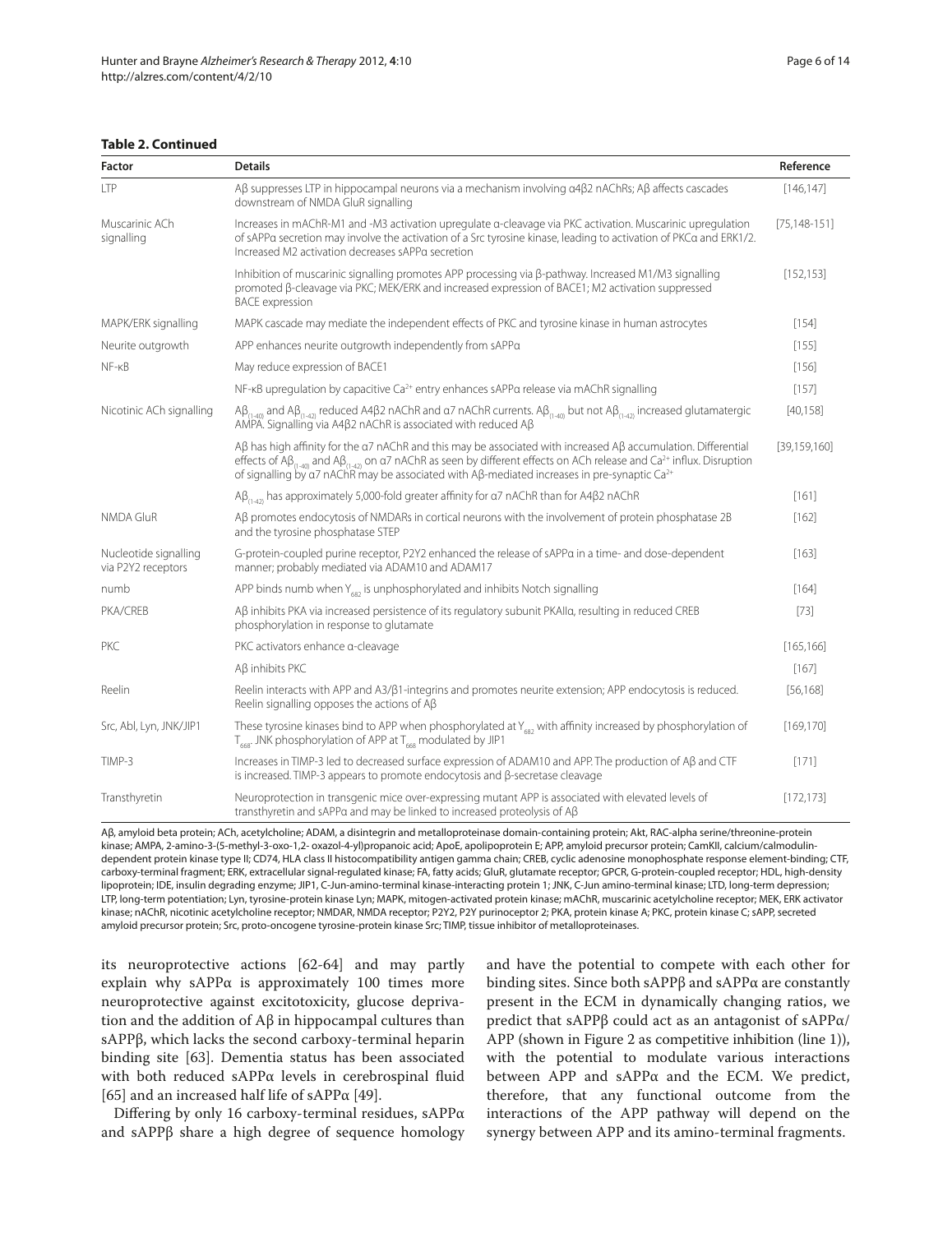Aβ interacts with heparins in the ECM and at high levels may prevent the catabolism of proteoglycans and promote amyloid formation [66]. Reciprocally, heparins modulate many of the interactions involving Aβ. Heparins enhance both nucleation and elongation processes in the aggregation of  $\text{A}\beta$  [67] and modulate interactions of  $\text{A}\beta$ ; for example, heparins can limit the neurotoxic and proinflammatory activity of Aβ in a dose-dependent manner [68]. Additionally, heparins contribute to the uptake of Aβ by a pathway shared with apolipoprotein E [69] and also contribute to the regulation of the β-secretase BACE in a dose-dependent manner, with low concentrations promoting and high concentrations inhibiting the activation of BACE1 [70].

In terms of direct feedback, Aβ may be part of a negative feedback loop involved in the regulation of APP expression and the promotion of α-cleavage. Fibrillar forms of various proteins, including Aβ, interact with amino-terminal APP and increase APP expression [71] (Figure 2, line 2) and  $A\beta_{(1-40)}$  may up-regulate expression of α-secretase via integrin receptors and matrix metalloproteinase-9 activity [72] (Figure 2, line 3). Additionally, Aβ has many indirect negative feedback relationships with α-cleavage - for example, Aβ inhibits protein kinase C [73] and insulin signalling [74], both involved in upregulation of α-cleavage [75] (Figure 2, line 5) - and additionally may negatively feedback on APP expression and its own production via a pathway involving Fe65 and glycogen synthase kinase 3 [76]. Reciprocally, changes to gene expression by sAPPα via the activation of NF-κβ may attenuate the interactions of Aβ [77] and this can be understood as reciprocal indirect feedback from the αpathway on the β-pathway (Figure 2, line 4).

The data reviewed above suggest that  $A\beta$  may contribute to both direct and indirect feedback loops in the ECM at multiple points, with consequences for the interactions of APP, sAPPα, Aβ and sAPPβ that may ultimately affect cell adhesion, neurite outgrowth and synaptic plasticity. These effects will depend on the specific sequence length, concentration and aggregation state of the Aβ-type peptides, which may dynamically change in response to the neuronal environment.

## *Endocytosis*

Increases in endocytosis, often associated with synaptic activity, lead to both an increase in Aβ [78] and a reduction in α-cleavage and lower secreted sAPPα levels [79]. This may reflect the regulatory role of compartmentation in APP proteolysis, where α-cleavage occurs at the cell surface and Aβ production is associated with factors that promote endocytosis. No studies could be found investigating the role of endocytosis on P3 production, so this cannot be discussed specifically. Endocytosis allows a degree of dissociation between the  $\alpha$ - and β-cleavages and γ-cleavage, resulting in levels of sAPPα and sAPPβ that may be independent of  $A\beta_{(1-40/42)}$  and P3 levels, respectively. This means that in terms of function, APP processing via the β-pathway has the potential to either: modulate actions of sAPPα via competition with sAPPβ; or modulate the actions of sAPPα and initiate actions mediated by Aβ.

P3 corresponds to  $A\beta_{(17-40/42)}$  and we predict that this shared sequence could allow P3 to modulate the interactions of Aβ (shown in Figure 2 as competitive inhibition), especially where those interactions involve the carboxy-terminal amino acids. While no studies can be found that address this particular question directly, various amino-terminal truncated forms of Aβ have been associated with diffuse plaques  $[80,81]$  and the  $A\beta_{(17-40)}$  fragment, corresponding to P3, has been studied in terms of aggregation [82]. It is clear that amino-truncated Aβ peptides, including P3, have potential for aggregation and can interact with Aβ, but how this affects the physiological behaviour of neuronal systems is not clear. In terms of functional flow through the APP pathway, processing via the α-pathway to release sAPPα and P3 could either: initiate actions of sAPPα; or initiate actions of sAPPα and modulate actions mediated by Aβ.

In terms of modelling these interactions in functional contexts, PPI networks may require a more detailed approach, where each sequence length and aggregation state is represented as an individual node.

## The effects of concentration, sequence length aggregation **state and affinity**

Aβ is produced in a range of sequence lengths [41] and can form monomers, dimers, oligomers and fibrils. The amount of Aβ produced is regulated and can dynamically change in response to many factors, including increased cholesterol [83], increased synaptic activity [84], heparins via activation of BACE1 [70], reduced acetylcholine (Ach) signalling via muscarinic receptors [70], sustained increased cytosolic Ca<sup>2+</sup> [85], and hypoxia [86]. Changes in concentration are a well recognised mechanism of regulation in cellular processes; for example,  $\text{A}\beta_{(1-40)}$  and  $A\beta_{(1-42)}$  both promote angiogenesis at nanomolar concentrations but inhibit it at higher micromolar concentrations [87].

Different sequence lengths show different behaviours; for example,  $A\beta_{(1-42)}$  is more prone to aggregation than Aβ<sub>(1-40)</sub> due to a more rigid carboxyl terminus [88]. Aβ monomers appear to have structured and unstructured regions, with differences in aqueous conformations between  $A\beta_{(1-40)}$  and  $A\beta_{(1-42)}$  [89]. While both  $A\beta_{(1-40)}$  and Aβ<sub>(1-42)</sub> reduced currents via α7 and α4β2 ACh receptors (AChRs), only  $A\beta_{(1-40)}$  increased glutamatergic signalling via AMPA receptors [40]. Another study found that the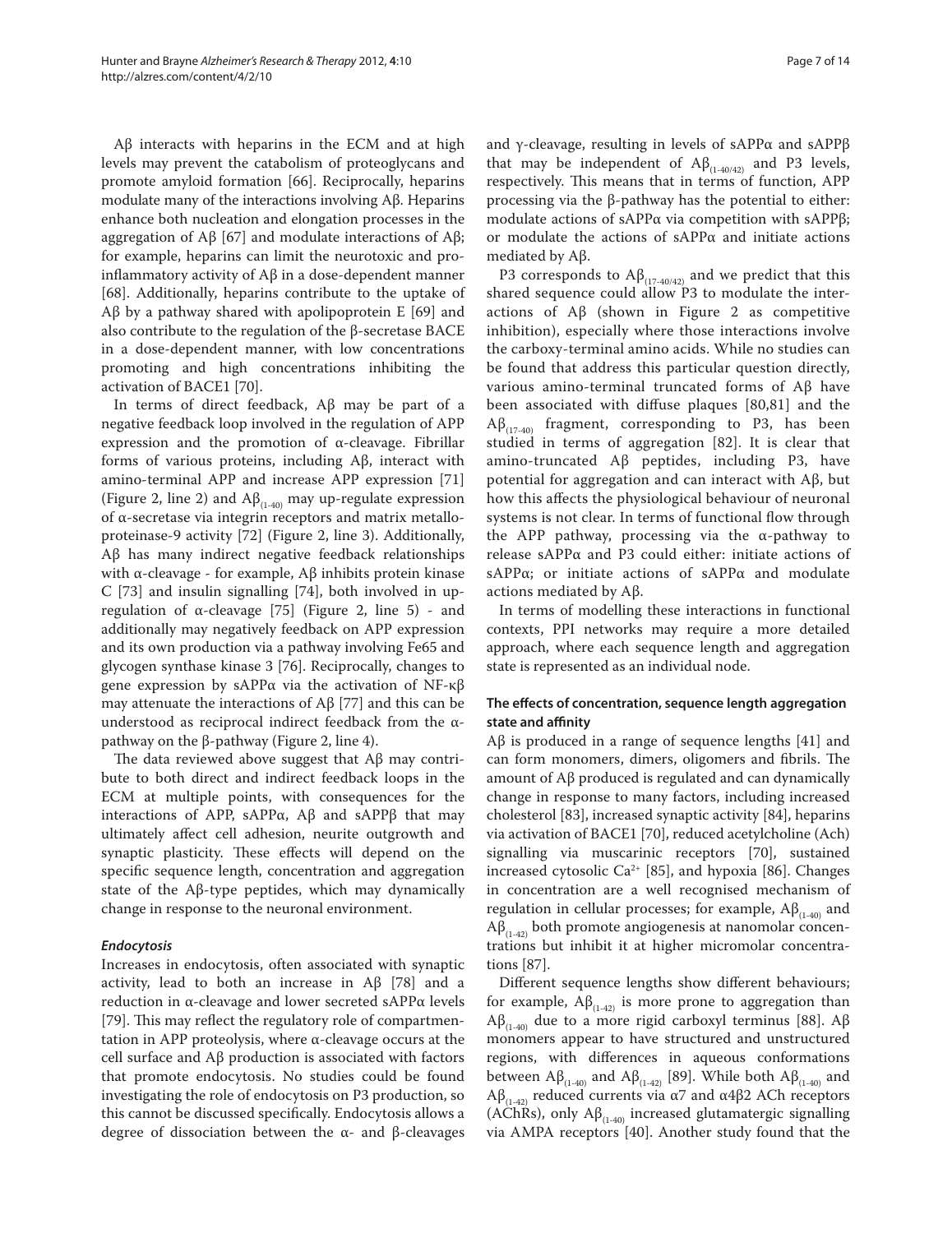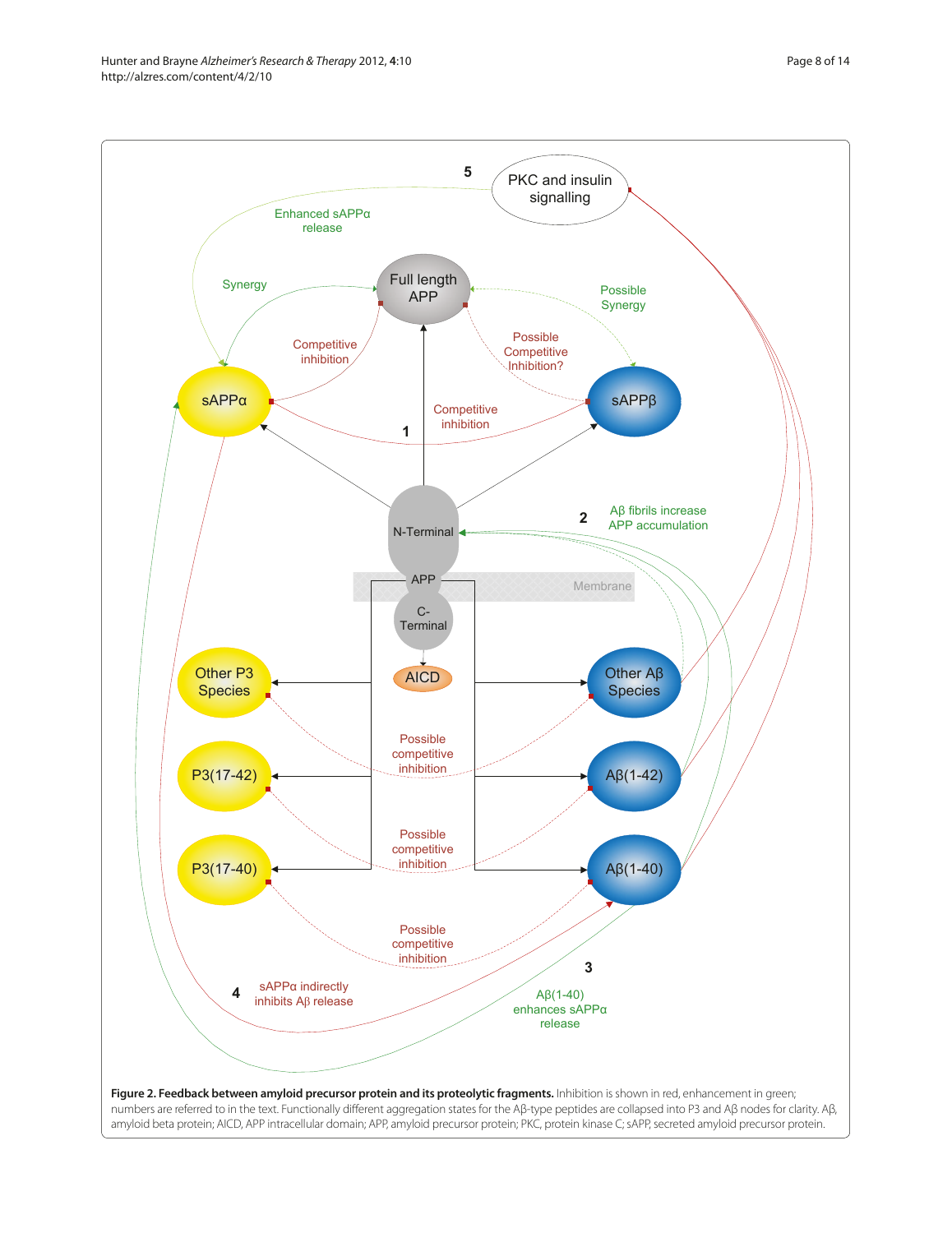effects of Aβ<sub>(1-40)</sub> and Aβ<sub>(1-42)</sub> on α7 AChRs, as measured by ACh release and  $Ca^{2+}$  influx, were different [39]. Additionally,  $A\beta_{(1-40)}$  may protect neurons from the effects of Aβ<sub>(1-42)</sub> by disrupting the aggregation of Aβ<sub>(1-42)</sub> [90] and this raises the possibility that P3-type peptides may act in similar ways. The functional effects of sequence length are only just beginning to be elucidated and should be expanded to include all the Aβ-type peptides, including P3. In addition to differences in peptide sequence and concentration, aggregation state also modulates function. Aβ oligomers appear to be spherical [91,92] and Aβ fibrils appear as fine fibres [92]. A $\beta$  oligomers, but not monomers or fibrils, enhance lipid release [93] and at low concentrations enhance neuronal differentiation [92] whereas  $\overrightarrow{AB}$  fibrils, but not monomers or oligomers, may interact with APP and increase its expression [71]. While both soluble and aggregated forms of  $\text{A}\beta_{(1-40)}$  inhibit longterm potentiation, the fibrillar forms may additionally affect neurotransmitter release [94].

Within a specific cellular compartment, whether one interaction is more likely to occur than another depends on the relative affinities of the reactants involved. While dissociation constants have been measured for some reactions in rodent models (for example, K(i) values of Aβ<sub>(1-42)</sub> for α7 nicotinic AChRs from rat and guinea pig are 4.1 and 5.0 pM, respectively, and the K(i) of  $\mathcal{AB}_{(1-42)}$ with  $α4β2$  AChRs is approximately 5,000-fold lower at 30 and 23 nM, respectively [95]), we are missing dissociation constants for most interactions in humans.

Taken together, the data discussed above suggest that the interactions of APP and its proteolytic fragments with synaptic systems are complex and involve subtle changes in the relative ratios between APP and all its fragments. Given the complexity of the APP system, multiple neuronal systems have the potential to regulate the expression and proteolysis of APP and could also initiate imbalance within this system, leading to multiple possible disease pathways.

This complexity has the potential to confound purely empirical studies into the behaviour of the peptides in model systems. Over-expressing Aβ peptides in, for example, mouse models without knowing their concentrations, sequences and aggregation states and the background concentrations, sequences and aggregation states of the other relevant peptides in the experimental system that is being studied means that we do not know if the experimental results obtained are due to the properties of the  $\mathsf{A}\beta$  peptides themselves or reflect a disrupted balance in a complex system over time, or perhaps both. While this distinction may seem subtle, given the self-organising and self-referencing properties of the human brain, an approach based on the principles in systems biology may better represent the roles of the APP pathway in functional contexts.

## **Discussion**

It is not possible to include the full extent of the known interaction of APP and its proteolytic fragments here and further interactions may yet be discovered. Data relating to the roles of APP and its proteolytic fragments in synaptic plasticity and AD have accumulated from many diverse fields and these need to be placed into context. One way of doing this is to investigate the relationships between APP, its proteolytic fragments and wider neuronal systems by mapping networks of interactions.

It is interesting that the networks generated in the various studies reviewed in Table 1 do not always overlap and different studies highlight different pathways or biological processes, for example,  $Fe^{2+}$  [28], apoptosis [96], or cardiovascular disease/diabetes [31]. Each study has different starting points, inclusion/exclusion criteria and network construction methods, so this lack of agreement is no surprise. It is difficult to assess the degree to which the various starting points, criteria and network construction methods bias results towards an outcome.

The study by Soler-Lopez and colleagues [33] may not model the interactions of full length APP in the membrane adequately, as many of the ECM proteins that might be expected to interact are excluded due to difficulties involved in expressing them in the experimental microarray used. This may shift the focus of their network more towards intracellular interactions. Given the importance of the various interactions of APP with components of the ECM, any study excluding such proteins and proteoglycans could be seriously confounded.

While the study by Perreau and colleagues [25] maps PPIs to specific domains of full length APP, they do not distinguish between the different proteolytic peptides. Additionally, transient interactions and biologically essential post-translational modifications, such as glycosylation and phosphorylation, cannot yet be fully represented in PPI networks [27], severely limiting the modelling of regulation and control in these models.

Studies comparing mouse and human gene expression networks [32] or aging and AD pathways [30] have revealed interesting results. Perhaps most striking is the study revealing a human-specific network for PS function in oligodendrocytes and myelination, with the potential to confound the current approach to modelling AD in rodents [32]. Miller and colleagues [30,32] also show important contributions from both neuronal and glial pathways, perhaps reflecting the contributions of glia to disease pathways found in humans [97,98]. The differences found in networks between glia and neurons could be extended to differentiate between specific neuronal types and future network models may usefully investigate why cholinergic neurons in AD appear more susceptible to degeneration than others.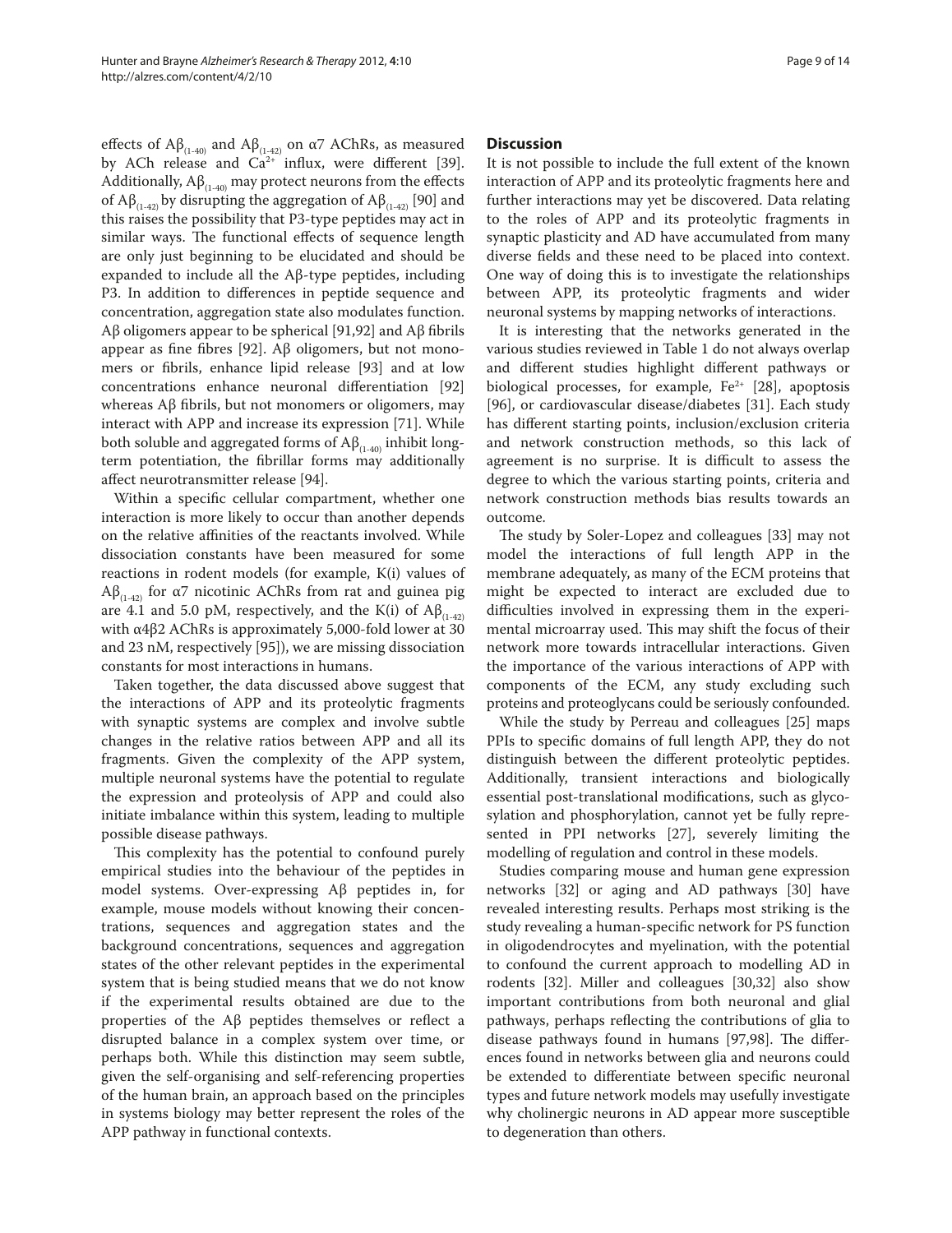We do not yet have totally inclusive, gene co-expression or PPI models of APP and related pathways to the level of detail required and this places limitations on their interpretation. Given the limitations, however, network studies do show the usefulness of the systems biology approach in integrating huge volumes of data and a simple search of patents in Google with the terms 'protein interaction network Alzheimer disease' retrieves more than 700 applications based on this approach. Network studies highlight the idea that multiple processes are involved in AD disease pathways, reveal new targets for further investigation and have generated new hypotheses. Network models have the potential to avoid biases inherent in other approaches, such as the emphasis on Aβ in animal models based on the more reductionist amyloid cascade hypothesis, and allow multiple disease pathways to be represented in a single model, perhaps better relating to the processes involved in human disease.

We have suggested that APP and its proteolytic fragments appear to dynamically modulate each other by multiple mechanisms with evidence for both direct and indirect feedback loops between Aβ, sAPPα, sAPPβ and full length APP. Additionally, the fragments derived from γ-cleavage, including the variable length fragments, P3 and Aβ, have the potential to interact with each other and modulate multiple neuronal processes in subtle and dynamic ways. Unfortunately, evidence for the role(s) of P3 is almost entirely missing from the literature and that for sAPPβ is limited. Without this information, we cannot have a full picture of the contributions of the APP proteolytic system to normal neuronal processes and how these change during disease progression.

Given the number and range of reciprocal feedback relationships that APP and its proteolytic fragments are involved in, the effects of perturbing the APP proteolytic system may be better understood as dynamic, synergistic actions involving multiple players. A wide range of neuronal processes have the potential to interact with and regulate APP processing, allowing APP to monitor the current state of the cell. The multiple proteolytic pathways allow APP to assimilate signals from wideranging cellular systems and pass these signals on via the ratios of APP fragments. The constant turnover of APP contributes to the ability of neurons to sense the current state of the cell and use this information to set in motion future responses. The potential for subtly different signals both from the α- and β-pathways via alternative peptides and the complex feedback relationships between them described above fits well with the fine control required for integrating neuronal systems.

The predicted synergy between APP and all its proteolytic fragments implies that the ratios of full length APP and all the various fragments, not just  $A\beta_{(1-40)}$  and  $A\beta_{(1,42)}$ , are more important than absolute levels in coordinating neuronal responses. The complexity of the relationships described here has the potential to confound purely empirical investigations into the activities of any one proteolytic fragment studied in isolation. To avoid these predicted confounding effects, experimental approaches should be extended to account for the different concentrations, affinities and aggregation states of each peptide length, and experimental systems should be followed over time for each biological process in a systematic manner. With over 40 Aβ-type peptides [41], this presents a challenge.

Generating useful network models will require a more detailed and comprehensive approach to experimental design, involving a range of experimental controls to account for all the confounding factors. These data will be essential for generating network models that are truly relevant to our understanding of normal and abnormal processes in the context of the human population.

#### **Abbreviations**

Aβ, amyloid beta protein; ACh, acetylcholine; AChR, acetylcholine receptor; AD, Alzheimer's disease; APP, amyloid precursor protein; BACE, beta-site amyloid precursor protein cleaving enzyme; ECM, extracellular matrix; IL, interleukin; NF, nuclear factor; PPI, protein-protein interaction; PS, presenilin; sAPP, secreted amyloid precursor protein.

#### **Competing interests**

The authors declare that they have no competing interests.

#### **Acknowledgements**

This work was supported by funding from the Cambridge and Peterborough CLAHRC.

#### **Author contributions**

SH wrote the paper in discussion and with contributions from CB.

Published: 13 April 2012

#### **References**

- 1. Mirra SS, Heyman A, McKeel D, Sumi SM, Crain BJ, Brownlee LM, Vogel FS, Hughes JP, van Belle G, Berg L: The Consortium to Establish a Registry for Alzheimer's Disease (CERAD). Part II. Standardization of the neuropathologic assessment of Alzheimer's disease. Neurology 1991, 41:479-486.
- 2. Braak H, Braak E: Neuropathological stageing of Alzheimer-related changes. Acta Neuropathol 1991, 82:239-259.
- 3. Braak H, Braak E: Diagnostic criteria for neuropathologic assessment of Alzheimer's disease. Neurobiol Aging 1997, 18(4 Suppl):S85-88.
- 4. Rossor MN, Fox NC, Freeborough PA, Harvey RJ: Clinical features of sporadic and familial Alzheimer's disease. Neurodegeneration 1996, 5:393-397
- 5. Selkoe DJ: Alzheimer's disease: genes, proteins, and therapy. Physiol Rev 2001, 81:741-766.
- 6. Zekanowski C, Religa D, Graff C, Filipek S, Kuźnicki J: Genetic aspects of Alzheimer's disease. Acta Neurobiol Exp (Wars) 2004, 64:19-31.
- 7. Neuropathology Group. Medical Research Council Cognitive Function and Aging Study: Pathological correlates of late-onset dementia in a multicentre, community-based population in England and Wales. Neuropathology Group of the Medical Research Council Cognitive Function and Ageing Study (MRC CFAS). Lancet 2001, 357:169-75.
- 8. Savva GM, Wharton SB, Ince PG, Forster G, Matthews FE, Brayne C; Medical Research Council Cognitive Function and Ageing Study: Age, neuropathology, and dementia. N Engl J Med 2009, 360:2302-2309.
- 9. Jellinger KA, Attems J: Neuropathological evaluation of mixed dementia. J Neurol Sci 2007, 257:80-87.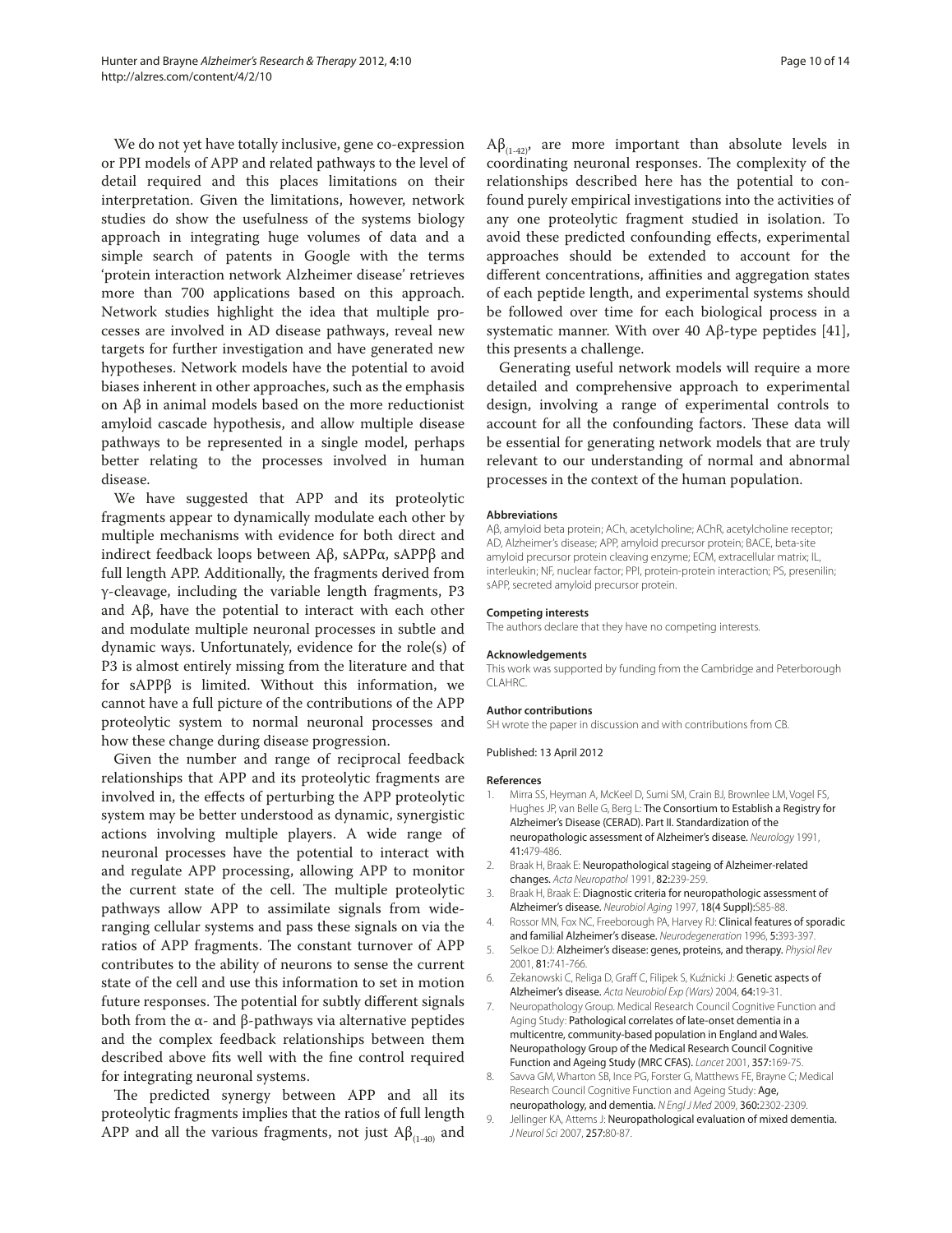- 10. Hardy JA, Higgins GA: Alzheimer's disease: the amyloid cascade hypothesis. Science 1992, 256:184-185.
- 11. Hardy J, Selkoe DJ: The amyloid hypothesis of Alzheimer's disease: progress and problems on the road to therapeutics. Science 2002, 297:353-356.
- 12. Selkoe DJ: Alzheimer's disease results from the cerebral accumulation and cytotoxicity of amyloid beta-protein. J Alzheimers Dis 2001, 3:75-80.
- 13. Shen J, Kelleher RJ 3rd: The presenilin hypothesis of Alzheimer's disease: evidence for a loss-of-function pathogenic mechanism. Proc Natl Acad Sci U S A 2007, 104:403-409.
- 14. Koudinov AR, Koudinova NV: Cholesterol homeostasis failure as a unifying cause of synaptic degeneration. J Neurol Sci 2005, 229-230:233-240.
- 15. Eckert A, Keil U, Marques CA, Bonert A, Frey C, Schüssel K, Müller WE: Mitochondrial dysfunction, apoptotic cell death, and Alzheimer's disease. Biochem Pharmacol 2003, 66:1627-1634.
- 16. Hoyer S: The aging brain. Changes in the neuronal insulin/insulin receptor signal transduction cascade trigger late-onset sporadic Alzheimer disease (SAD). A mini-review. J Neural Transm 2002, 109:991-1002.
- 17. Hoyer S: Causes and consequences of disturbances of cerebral glucose metabolism in sporadic Alzheimer disease: therapeutic implications. Adv Exp Med Biol 2004, 541:135-152.
- 18. Bartus RT, Dean RL 3rd, Beer B, Lippa AS: The cholinergic hypothesis of geriatric memory dysfunction. Science 1982, 217:408-414.
- 19. Mattson MP: Calcium and neurodegeneration. Aging Cell 2007, 6:337-350.
- 20. Bojarski L, Herms J, Kuznicki J: Calcium dysregulation in Alzheimer's disease. Neurochem Int 2008, 52:621-633.
- 21. Arendt T: Synaptic plasticity and cell cycle activation in neurons are alternative effector pathways: the 'Dr. Jekyll and Mr. Hyde concept' of Alzheimer's disease or the yin and yang of neuroplasticity. Prog Neurobiol 2003, 71:83-248.
- 22. Fotuhi M, Hachinski V, Whitehouse PJ: Changing perspectives regarding late-life dementia. Nat Rev Neurol 2009, 5:649-658.
- 23. Brayne C: Research and Alzheimer's disease: an epidemiological perspective. Psychol Med 1993, 23:287-296.
- 24. Yuraszeck TM, Neveu P, Rodriguez-Fernandez M, Robinson A, Kosik KS, Doyle FJ 3rd: Vulnerabilities in the tau network and the role of ultrasensitive points in tau pathophysiology. PLoS Comput Biol 2010, 6:e1000997.
- 25. Perreau VM, Orchard S, Adlard PA, Bellingham SA, Cappai R, Ciccotosto GD, Cowie TF, Crouch PJ, Duce JA, Evin G, Faux NG, Hill AF, Hung YH, James SA, Li QX, Mok SS, Tew DJ, White AR, Bush AI, Hermjakob H, Masters CL: A domain level interaction network of amyloid precursor protein and Abeta of Alzheimer's disease. Proteomics 2010, 10:2377-2395.
- 26. Mewes HW, Wachinger B, Stumpflen V: Perspectives of a systems biology of the synapse: how to transform an indefinite data space into a model? Pharmacopsychiatry 2010, 43 Suppl 1:S2-8.
- 27. Liu ZP, Wang Y, Zhang XS, Chen L: Identifying dysfunctional crosstalk of pathways in various regions of Alzheimer's disease brains. BMC Syst Biol 2010, 4 Suppl 2:S11.
- 28. Kell DB: Towards a unifying, systems biology understanding of large-scale cellular death and destruction caused by poorly liganded iron: Parkinson's, Huntington's, Alzheimer's, prions, bactericides, chemical toxicology and others as examples. Arch Toxicol 2010, 84:825-889.
- 29. Noorbakhsh F, Overall CM, Power C: Deciphering complex mechanisms in neurodegenerative diseases: the advent of systems biology. Trends Neurosci 2009, 32:88-100.
- 30. Miller JA, Oldham MC, Geschwind DH: A systems level analysis of transcriptional changes in Alzheimer's disease and normal aging. J Neurosci 2008, 28:1410-1420.
- 31. Ray M, Ruan J, Zhang W: Variations in the transcriptome of Alzheimer's disease reveal molecular networks involved in cardiovascular diseases. Genome Biol 2008, 9:R148.
- 32. Miller JA, Horvath S, Geschwind DH: Divergence of human and mouse brain transcriptome highlights Alzheimer disease pathways. Proc Natl Acad Sci U S A 2010, 107:12698-12703.
- 33. Soler-López M, Zanzoni A, Lluís R, Stelzl U, Aloy P: Interactome mapping suggests new mechanistic details underlying Alzheimer's disease. Genome Res 2011, 21:364-376.
- 34. UNIPROTKB [http://www.uniprot.org/]
- 35. NCBI Entrez Gene [http://www.ncbi.nlm.nih.gov/gene]
- 36. IntAct [http://ebi.ac.uk/intact/site/]
- 37. Pubmed [http://www.ncbi.nlm.nih.gov/pubmed/]
- 38. Compendium [http://compendium.open.ac.uk/]
- 39. Lee DH, Wang HY: Differential physiologic responses of alpha7 nicotinic acetylcholine receptors to beta-amyloid1-40 and beta-amyloid1-42. J Neurobiol 2003, 55:25-30.
- 40. Tozaki H, Matsumoto A, Kanno T, Nagai K, Nagata T, Yamamoto S, Nishizaki T: The inhibitory and facilitatory actions of amyloid-beta peptides on nicotinic ACh receptors and AMPA receptors. Biochem Biophys Res Commun 2002, 294:42-45.
- 41. Wang R, Sweeney D, Gandy SE, Sisodia SS: The profile of soluble amyloid beta protein in cultured cell media. Detection and quantification of amyloid beta protein and variants by immunoprecipitation-mass spectrometry. J Biol Chem 1996, 271:31894-31902.
- 42. Bush AI, Pettingell WH Jr, de Paradis M, Tanzi RE, Wasco W: The amyloid betaprotein precursor and its mammalian homologues. Evidence for a zincmodulated heparin-binding superfamily. J Biol Chem 1994, 269:26618-26621.
- 43. Turner PR, O'Connor K, Tate WP, Abraham WC: Roles of amyloid precursor protein and its fragments in regulating neural activity, plasticity and memory. Prog Neurobiol 2003, 70:1-32.
- 44. Perez RG, Soriano S, Hayes JD, Ostaszewski B, Xia W, Selkoe DJ, Chen X, Stokin GB, Koo EH: Mutagenesis identifies new signals for beta-amyloid precursor protein endocytosis, turnover, and the generation of secreted fragments, including Abeta42. J Biol Chem 1999, 274:18851-18856.
- 45. Pietrzik CU, Busse T, Merriam DE, Weggen S, Koo EH: The cytoplasmic domain of the LDL receptor-related protein regulates multiple steps in APP processing. EMBO J 2002, 21:5691-5700.
- 46. Koo EH, Squazzo SL, Selkoe DJ, Koo CH: Trafficking of cell-surface amyloid beta-protein precursor. I. Secretion, endocytosis and recycling as detected by labeled monoclonal antibody. J Cell Sci 1996, 109:991-998.
- 47. Savage MJ, Trusko SP, Howland DS, Pinsker LR, Mistretta S, Reaume AG, Greenberg BD, Siman R, Scott RW: Turnover of amyloid beta-protein in mouse brain and acute reduction of its level by phorbol ester. J Neurosci 1998, 18:1743-1752.
- 48. Lyckman AW, Confaloni AM, Thinakaran G, Sisodia SS, Moya KL: Posttranslational processing and turnover kinetics of presynaptically targeted amyloid precursor superfamily proteins in the central nervous system. J Biol Chem 1998, 273:11100-11106.
- 49. Morales-Corraliza J, Mazzella MJ, Berger JD, Diaz NS, Choi JH, Levy E, Matsuoka Y, Planel E, Mathews PM: In vivo turnover of tau and APP metabolites in the brains of wild-type and Tg2576 mice: greater stability of sAPP in the beta-amyloid depositing mice. PLoS ONE 2009, 4:e7134.
- 50. Selkoe DJ: Cell biology of the amyloid beta-protein precursor and the mechanism of Alzheimer's disease. Annu Rev Cell Biol 1994, 10:373-403.
- 51. Zhang YW, Thompson R, Zhang H, Xu H: APP processing in Alzheimer's disease. Mol Brain 2011, 4:3.
- 52. Sun X, He G, Song W: BACE2, as a novel APP theta-secretase, is not responsible for the pathogenesis of Alzheimer's disease in Down syndrome. FASEB J 2006, 20:1369-1376.
- 53. Beher D, Hesse L, Masters CL, Multhaup G: Regulation of amyloid protein precursor (APP) binding to collagen and mapping of the binding sites on APP and collagen type I. J Biol Chem 1996, 271:1613-1620.
- 54. Breen KC: APP-collagen interaction is mediated by a heparin bridge mechanism. Mol Chem Neuropathol 1992, 16:109-121.
- 55. Hoe HS, Tran TS, Matsuoka Y, Howell BW, Rebeck GW: DAB1 and Reelin effects on amyloid precursor protein and ApoE receptor 2 trafficking and processing. J Biol Chem 2006, 281:35176-35185.
- 56. Hoe HS, Lee KJ, Carney RS, Lee J, Markova A, Lee JY, Howell BW, Hyman BT, Pak DT, Bu G, Rebeck GW: Interaction of reelin with amyloid precursor protein promotes neurite outgrowth. J Neurosci 2009, 29:7459-7473.
- 57. Gralle M, Ferreira ST: Structure and functions of the human amyloid precursor protein: the whole is more than the sum of its parts. Prog Neurobiol 2007, 82:11-32.
- 58. Chautard E, Fatoux-Ardore M, Ballut L, Thierry-Mieg N, Ricard-Blum S: MatrixDB, the extracellular matrix interaction database. Nucleic Acids Res 2011, 39(Database issue):D235-240.
- 59. Dahms SO, Hoefgen S, Roeser D, Schlott B, Gührs KH, Than ME: Structure and biochemical analysis of the heparin-induced E1 dimer of the amyloid precursor protein. Proc Natl Acad Sci U S A 2010, 107:5381-5386.
- 60. Gralle M, Oliveira CL, Guerreiro LH, McKinstry WJ, Galatis D, Masters CL, Cappai R, Parker MW, Ramos CH, Torriani I, Ferreira ST: Solution conformation and heparin-induced dimerization of the full-length extracellular domain of the human amyloid precursor protein. J Mol Biol 2006, 357:493-508.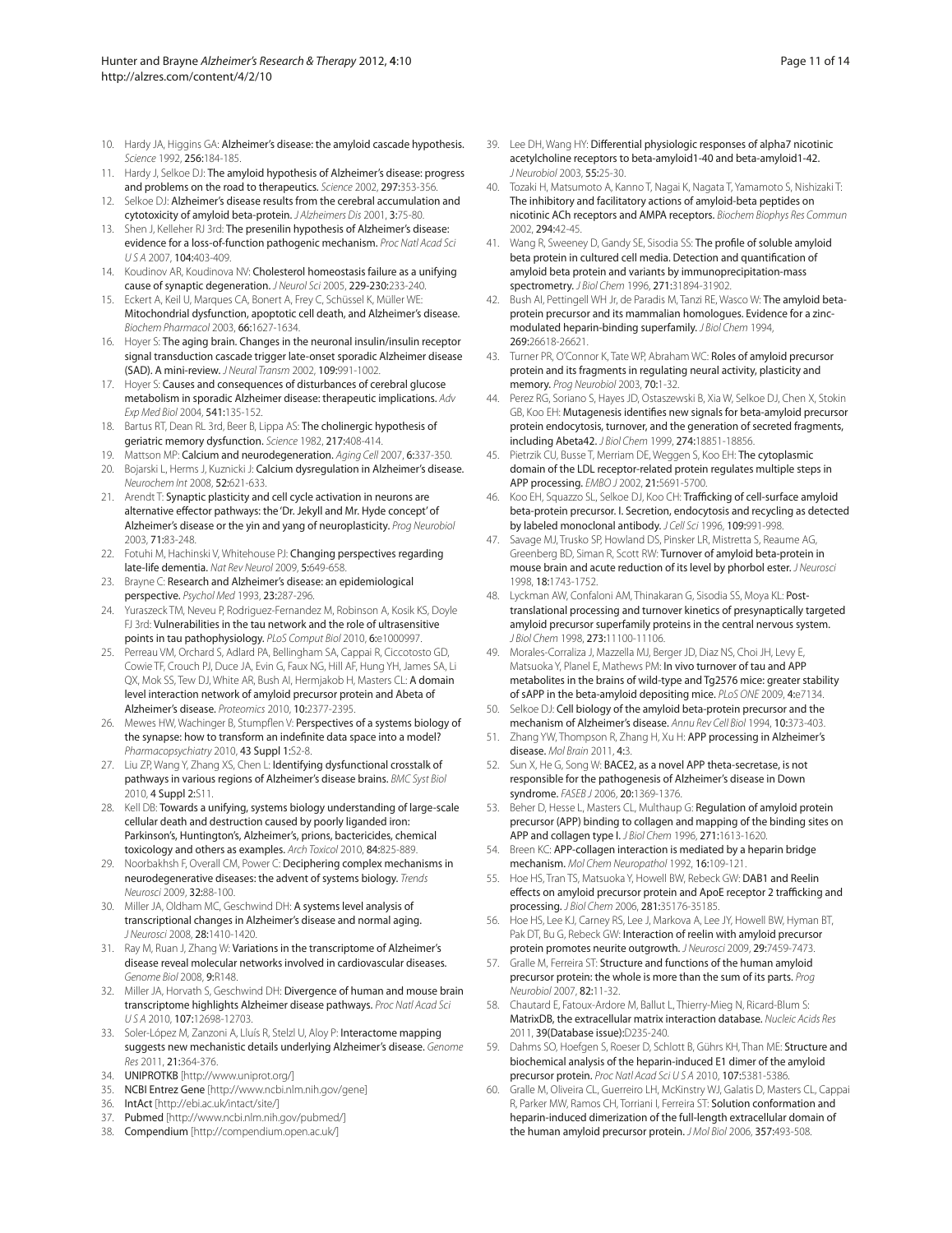- 61. Multhaup G: Amyloid precursor protein and BACE function as oligomers. Neurodegener Dis 2006, 3:270-274.
- 62. Gralle M, Botelho MG, Wouters FS: Neuroprotective secreted amyloid precursor protein acts by disrupting amyloid precursor protein dimers. J Biol Chem 2009, 284:15016-15025.
- 63. Furukawa K, Sopher BL, Rydel RE, Begley JG, Pham DG, Martin GM, Fox M, Mattson MP: Increased activity-regulating and neuroprotective efficacy of alpha-secretase-derived secreted amyloid precursor protein conferred by a C-terminal heparin-binding domain. J Neurochem 1996, 67:1882-1896.
- 64. Copanaki E, Chang S, Vlachos A, Tschäpe JA, Müller UC, Kögel D, Deller T: sAPPalpha antagonizes dendritic degeneration and neuron death triggered by proteasomal stress. Mol Cell Neurosci 2010, 44:386-393.
- 65. Sennvik K, Fastbom J, Blomberg M, Wahlund LO, Winblad B, Benedikz E: Levels of alpha- and beta-secretase cleaved amyloid precursor protein in the cerebrospinal fluid of Alzheimer's disease patients. Neurosci Lett 2000, 278:169-172.
- 66. Bame KJ, Danda J, Hassall A, Tumova S: Abeta(1-40) prevents heparanasecatalyzed degradation of heparan sulfate glycosaminoglycans and proteoglycans in vitro. A role for heparan sulfate proteoglycan turnover in Alzheimer's disease. J Biol Chem 1997, 272:17005-17011.
- 67. Klajnert B, Cortijo-Arellano M, Bryszewska M, Cladera J: Influence of heparin and dendrimers on the aggregation of two amyloid peptides related to Alzheimer's and prion diseases. Biochem Biophys Res Commun 2006, 339:577-582.
- 68. Bergamaschini L, Donarini C, Rossi E, De Luigi A, Vergani C, De Simoni MG: Heparin attenuates cytotoxic and inflammatory activity of Alzheimer amyloid-beta in vitro. Neurobiol Aging 2002, 23:531-536.
- 69. Winkler K, Scharnagl H, Tisljar U, Hoschützky H, Friedrich I, Hoffmann MM, Hüttinger M, Wieland H, März W: Competition of Abeta amyloid peptide and apolipoprotein E for receptor-mediated endocytosis. J Lipid Res 1999, 40:447-455.
- 70. Beckman M, Holsinger RM, Small DH: Heparin activates beta-secretase (BACE1) of Alzheimer's disease and increases autocatalysis of the enzyme. Biochemistry 2006, 45:6703-6714.
- 71. White AR, Maher F, Brazier MW, Jobling MF, Thyer J, Stewart LR, Thompson A, Gibson R, Masters CL, Multhaup G, Beyreuther K, Barrow CJ, Collins SJ, Cappai R: Diverse fibrillar peptides directly bind the Alzheimer's amyloid precursor protein and amyloid precursor-like protein 2 resulting in cellular accumulation. Brain Res 2003, 966:231-244.
- 72. Talamagas AA, Efthimiopoulos S, Tsilibary EC, Figueiredo-Pereira ME, Tzinia AK: Abeta(1-40)-induced secretion of matrix metalloproteinase-9 results in sAPPalpha release by association with cell surface APP. Neurobiol Dis 2007, 28:304-315.
- 73. Vitolo OV, Sant'Angelo A, Costanzo V, Battaglia F, Arancio O, Shelanski M: Amyloid beta -peptide inhibition of the PKA/CREB pathway and long-term potentiation: reversibility by drugs that enhance cAMP signaling. Proc Natl Acad Sci U S A 2002, 99:13217-13221.
- 74. Ling X, Martins RN, Racchi M, Craft S, Helmerhorst E: Amyloid beta antagonizes insulin promoted secretion of the amyloid beta protein precursor. J Alzheimers Dis 2002, 4:369-374.
- 75. Canet-Aviles RM, Anderton M, Hooper NM, Turner AJ, Vaughan PF: Muscarine enhances soluble amyloid precursor protein secretion in human neuroblastoma SH-SY5Y by a pathway dependent on protein kinase C(alpha), src-tyrosine kinase and extracellular signal-regulated kinase but not phospholipase C. Brain Res Mol Brain Res 2002, 102:62-72.
- 76. Henriques AG, Vieira SI, da Cruz e Silva EF, da Cruz e Silva OA: Abeta hinders nuclear targeting of AICD and Fe65 in primary neuronal cultures. J Mol Neurosci 2009, 39:248-255.
- 77. Barger SW, Mattson MP: Participation of gene expression in the protection against amyloid beta-peptide toxicity by the beta-amyloid precursor protein. Ann N Y Acad Sci 1996, 777:303-309.
- 78. Cirrito JR, Kang JE, Lee J, Stewart FR, Verges DK, Silverio LM, Bu G, Mennerick S, Holtzman DM: Endocytosis is required for synaptic activity-dependent release of amyloid-beta in vivo. Neuron 2008, 58:42-51.
- 79. Schöbel S, Neumann S, Hertweck M, Dislich B, Kuhn PH, Kremmer E, Seed B, Baumeister R, Haass C, Lichtenthaler SF: A novel sorting nexin modulates endocytic trafficking and alpha-secretase cleavage of the amyloid precursor protein. J Biol Chem 2008, 283:14257-14268.
- 80. Thal DR, Sassin I, Schultz C, Haass C, Braak E, Braak H: Fleecy amyloid deposits in the internal layers of the human entorhinal cortex are comprised of N-terminal truncated fragments of Abeta. J Neuropathol Exp

Neurol 1999, 58:210-216.

- 81. Miravalle L, Calero M, Takao M, Roher AE, Ghetti B, Vidal R: Amino-terminally truncated Abeta peptide species are the main component of cotton wool plaques. Biochemistry 2005, 44:10810-10821.
- Zhao JH, Liu HL, Liu YF, Lin HY, Fang HW, Ho Y, Tsai WB: Molecular dynamics simulations to investigate the aggregation behaviors of the Abeta(17-42) oligomers. J Biomol Struct Dyn 2009, 26:481-490.
- Cordy JM, Hooper NM, Turner AJ: The involvement of lipid rafts in Alzheimer's disease. Mol Membr Biol 2006, 23:111-122.
- 84. Kamenetz F, Tomita T, Hsieh H, Seabrook G, Borchelt D, Iwatsubo T, Sisodia S, Malinow R: APP processing and synaptic function. Neuron 2003, 37:925-937.
- 85. Pierrot N, Ghisdal P, Caumont AS, Octave JN: Intraneuronal amyloidbeta1-42 production triggered by sustained increase of cytosolic calcium concentration induces neuronal death. J Neurochem 2004, 88:1140-1150.
- 86. Zhang X, Zhou K, Wang R, Cui J, Lipton SA, Liao FF, Xu H, Zhang YW: Hypoxiainducible factor 1alpha (HIF-1alpha)-mediated hypoxia increases BACE1 expression and beta-amyloid generation. *J Biol Chem 2007*. 282:10873-10880.
- 87. Cantara S, Donnini S, Morbidelli L, Giachetti A, Schulz R, Memo M, Ziche M: Physiological levels of amyloid peptides stimulate the angiogenic response through FGF-2. FASEB J 2004, 18:1943-1945.
- 88. Yan Y, Wang C: Abeta42 is more rigid than Abeta40 at the C terminus: implications for Abeta aggregation and toxicity. J Mol Biol 2006, 364:853-862.
- 89. Sgourakis NG, Yan Y, McCallum SA, Wang C, Garcia AE: The Alzheimer's peptides Abeta40 and 42 adopt distinct conformations in water: a combined MD / NMR study. J Mol Biol 2007, 368:1448-1457.
- Zou K, Kim D, Kakio A, Byun K, Gong JS, Kim J, Kim M, Sawamura N, Nishimoto S, Matsuzaki K, Lee B, Yanagisawa K, Michikawa M: Amyloid beta-protein (Abeta)1-40 protects neurons from damage induced by Abeta1-42 in culture and in rat brain. J Neurochem 2003, 87:609-619.
- 91. Yamamoto N, Matsubara E, Maeda S, Minagawa H, Takashima A, Maruyama W, Michikawa M, Yanagisawa K: A ganglioside-induced toxic soluble Abeta assembly. Its enhanced formation from Abeta bearing the Arctic mutation. J Biol Chem 2007, 282:2646-2655.
- 92. Heo C, Chang KA, Choi HS, Kim HS, Kim S, Liew H, Kim JA, Yu E, Ma J, Suh YH: Effects of the monomeric, oligomeric, and fibrillar Abeta42 peptides on the proliferation and differentiation of adult neural stem cells from subventricular zone. J Neurochem 2007, 102:493-500.
- 93. Michikawa M, Gong JS, Fan QW, Sawamura N, Yanagisawa K: A novel action of alzheimer's amyloid beta-protein (Abeta): oligomeric Abeta promotes lipid release. J Neurosci 2001, 21:7226-7235.
- 94. Schmid AW, Freir DB, Herron CE: Inhibition of LTP in vivo by beta-amyloid peptide in different conformational states. Brain Res 2008, 1197:135-142.
- 95. Wang HY, Lee DH, Davis CB, Shank RP: Amyloid peptide Abeta(1-42) binds selectively and with picomolar affinity to alpha7 nicotinic acetylcholine receptors. J Neurochem 2000, 75:1155-1161.
- 96. Alberghina L, Colangelo AM: The modular systems biology approach to investigate the control of apoptosis in Alzheimer's disease neurodegeneration. BMC Neurosci 2006, 7 Suppl 1:S2.
- 97. Simpson JE, Ince PG, Haynes LJ, Theaker R, Gelsthorpe C, Baxter L, Forster G, Lace GL, Shaw PJ, Matthews FE, Savva GM, Brayne C, Wharton SB; MRC Cognitive Function and Ageing Neuropathology Study Group: Population variation in oxidative stress and astrocyte DNA damage in relation to Alzheimer-type pathology in the ageing brain. Neuropathol Appl Neurobiol 2010, 36:25-40.
- 98. Simpson JE, Ince PG, Lace G, Forster G, Shaw PJ, Matthews F, Savva G, Brayne C, Wharton SB; MRC Cognitive Function and Ageing Neuropathology Study Group: Astrocyte phenotype in relation to Alzheimer-type pathology in the ageing brain. Neurobiol Aging 2010, 31:578-590.
- 99. Abbott JJ, Howlett DR, Francis PT, Williams RJ: Abeta(1-42) modulation of Akt phosphorylation via alpha7 nAChR and NMDA receptors. Neurobiol Aging 2008, 29:992-1001.
- 100. Gu Z, Liu W, Yan Z: {beta}-Amyloid impairs AMPA receptor trafficking and function by reducing Ca2+/calmodulin-dependent protein kinase II synaptic distribution. J Biol Chem 2009, 284:10639-10649.
- 101. Zhao D, Watson JB, Xie CW: Amyloid beta prevents activation of calcium/ calmodulin-dependent protein kinase II and AMPA receptor phosphorylation during hippocampal long-term potentiation. J Neurophysiol 2004, 92:2853-2858.
- 102. Dodart JC, Bales KR, Johnstone EM, Little SP, Paul SM: Apolipoprotein E alters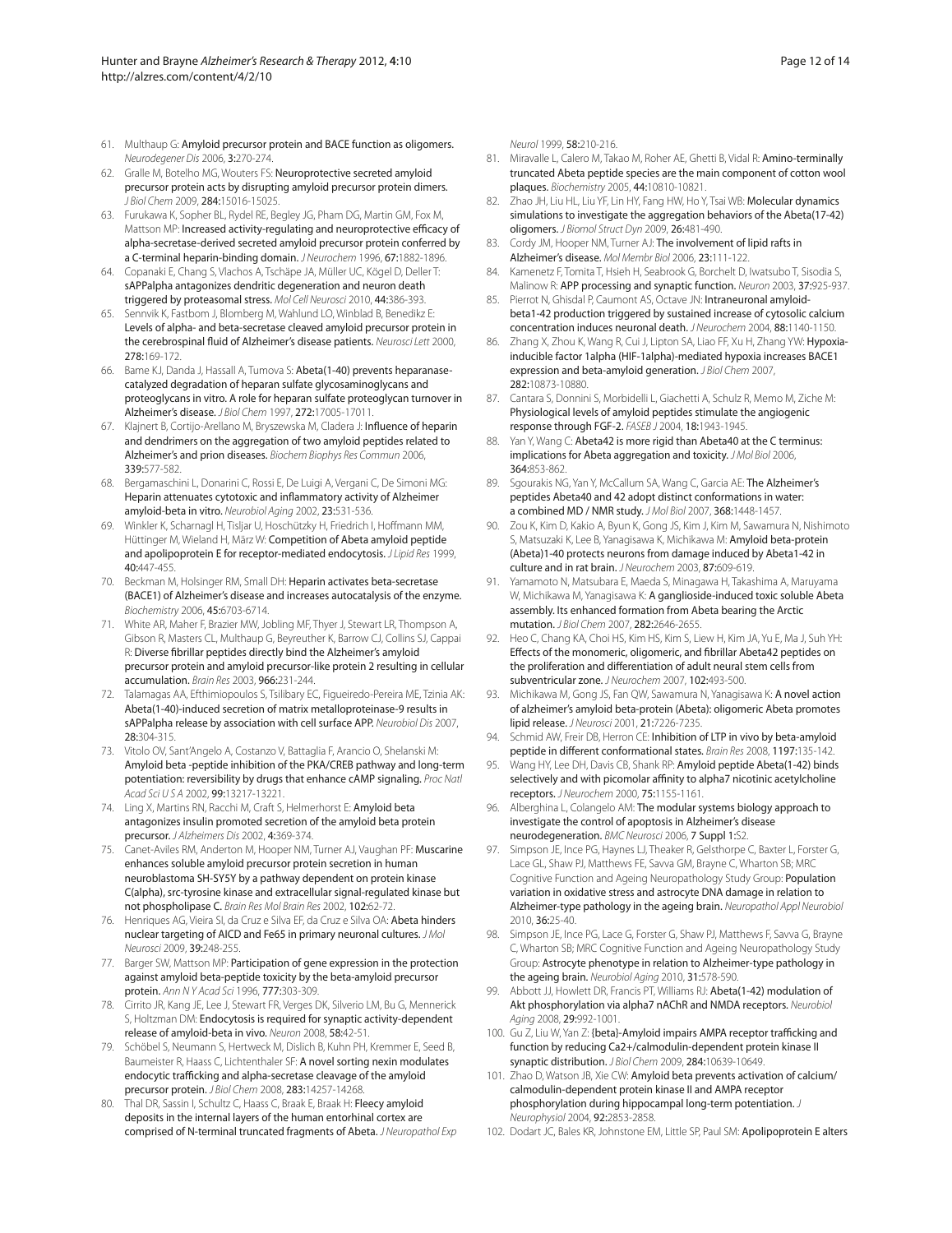the processing of the beta-amyloid precursor protein in APP(V717F) transgenic mice. Brain Res 2002, 955:191-199.

- 103. Zlokovic BV, Yamada S, Holtzman D, Ghiso J, Frangione B: Clearance of amyloid beta-peptide from brain: transport or metabolism? Nat Med 2000, 6:718-719.
- 104. Holtzman DM, Fagan AM, Mackey B, Tenkova T, Sartorius L, Paul SM, Bales K, Ashe KH, Irizarry MC, Hyman BT: Apolipoprotein E facilitates neuritic and cerebrovascular plaque formation in an Alzheimer's disease model. Ann Neurol 2000, 47:739-747.
- 105. Tamamizu-Kato S, Cohen JK, Drake CB, Kosaraju MG, Drury J, Narayanaswami V: Interaction with amyloid beta peptide compromises the lipid binding function of apolipoprotein E. Biochemistry 2008, 47:5225-5234.
- 106. Furukawa K, Barger SW, Blalock EM, Mattson MP: Activation of K+ channels and suppression of neuronal activity by secreted beta-amyloid-precursor protein. Nature 1996, 379:74-78.
- 107. Matsuda S, Matsuda Y, D'Adamio L: CD74 interacts with APP and suppresses the production of Abeta. Mol Neurodegener 2009, 4:41.
- 108. Beel AJ, Mobley CK, Kim HJ, Tian F, Hadziselimovic A, Jap B, Prestegard JH, Sanders CR: Structural studies of the transmembrane C-terminal domain of the amyloid precursor protein (APP): does APP function as a cholesterol sensor? Biochemistry 2008, 47:9428-9446.
- 109. Liu WW, Todd S, Coulson DT, Irvine GB, Passmore AP, McGuinness B, McConville M, Craig D, Johnston JA: A novel reciprocal and biphasic relationship between membrane cholesterol and beta-secretase activity in SH-SY5Y cells and in human platelets. J Neurochem 2009, 108:341-349.
- 110. Abad-Rodriguez J, Ledesma MD, Craessaerts K, Perga S, Medina M, Delacourte A, Dingwall C, De Strooper B, Dotti CG: Neuronal membrane cholesterol loss enhances amyloid peptide generation. J Cell Biol 2004, 167:953-960.
- 111. Avdulov NA, Chochina SV, Igbavboa U, Warden CS, Vassiliev AV, Wood WG: Lipid binding to amyloid beta-peptide aggregates: preferential binding of cholesterol as compared with phosphatidylcholine and fatty acids. J Neurochem 1997, 69:1746-1752.
- 112. Kristofiková Z, Kopecký V Jr, Hofbauerová K, Hovorková P, Rípová D: Complex of amyloid beta peptides with 24-hydroxycholesterol and its effect on hemicholinium-3 sensitive carriers. Neurochem Res 2008, 33:412-421.
- 113. Shen Y, Sullivan T, Lee CM, Meri S, Shiosaki K, Lin CW: Induced expression of neuronal membrane attack complex and cell death by Alzheimer's betaamyloid peptide. Brain Res 1998, 796:187-197.
- 114. Mudher A, Chapman S, Richardson J, Asuni A, Gibb G, Pollard C, Killick R, Iqbal T, Raymond L, Varndell I, Sheppard P, Makoff A, Gower E, Soden PE, Lewis P, Murphy M, Golde TE, Rupniak HT, Anderton BH, Lovestone S: Dishevelled regulates the metabolism of amyloid precursor protein via protein kinase C/mitogen-activated protein kinase and c-Jun terminal kinase. J Neurosci 2001, 21:4987-4995.
- 115. Sánchez-Alavez M, Chan SL, Mattson MP, Criado JR: Electrophysiological and cerebrovascular effects of the alpha-secretase-derived form of amyloid precursor protein in young and middle-aged rats. Brain Res 2007, 1131:112-117.
- 116. Sepulveda FJ, Opazo C, Aguayo LG: Alzheimer beta-amyloid blocks epileptiform activity in hippocampal neurons. Mol Cell Neurosci 2009, 41:420-428.
- 117. Sabo SL, Ikin AF, Buxbaum JD, Greengard P: The Alzheimer amyloid precursor protein (APP) and FE65, an APP-binding protein, regulate cell movement. J Cell Biol 2001, 153:1403-1414.
- 118. Kimberly WT, Zheng JB, Guénette SY, Selkoe DJ: The intracellular domain of the beta-amyloid precursor protein is stabilized by Fe65 and translocates to the nucleus in a notch-like manner. J Biol Chem 2001, 276:40288-40292.
- 119. Ando K, Iijima KI, Elliott JI, Kirino Y, Suzuki T: Phosphorylation-dependent regulation of the interaction of amyloid precursor protein with Fe65 affects the production of beta-amyloid. J Biol Chem 2001, 276:40353-40361.
- 120. Santiard-Baron D, Langui D, Delehedde M, Delatour B, Schombert B, Touchet N, Tremp G, Paul MF, Blanchard V, Sergeant N, Delacourte A, Duyckaerts C, Pradier L, Mercken L: Expression of human FE65 in amyloid precursor protein transgenic mice is associated with a reduction in beta-amyloid load. J Neurochem 2005, 93:330-338.
- 121. Zhou D, Zambrano N, Russo T, D'Adamio L: Phosphorylation of a tyrosine in the amyloid-beta protein precursor intracellular domain inhibits Fe65 binding and signaling. J Alzheimers Dis 2009, 16:301-307.
- 122. Hwang EM, Kim SK, Sohn JH, Lee JY, Kim Y, Kim YS, Mook-Jung I: Furin is an endogenous regulator of alpha-secretase associated APP processing.

Biochem Biophys Res Commun 2006, 349:654-659.

- 123. Mattson MP, Guo ZH, Geiger JD: Secreted form of amyloid precursor protein enhances basal glucose and glutamate transport and protects against oxidative impairment of glucose and glutamate transport in synaptosomes by a cyclic GMP-mediated mechanism. J Neurochem 1999, 73:532-537.
- 124. Furukawa K, Mattson MP: Secreted amyloid precursor protein alpha selectively suppresses N-methyl-D-aspartate currents in hippocampal neurons: involvement of cyclic GMP. Neuroscience 1998, 83:429-438.
- 125. Taylor CJ, Ireland DR, Ballagh I, Bourne K, Marechal NM, Turner PR, Bilkey DK, Tate WP, Abraham WC: Endogenous secreted amyloid precursor proteinalpha regulates hippocampal NMDA receptor function, long-term potentiation and spatial memory. Neurobiol Dis 2008, 31:250-260.
- 126. Suo Z, Wu M, Citron BA, Wong GT, Festoff BW: Abnormality of G-proteincoupled receptor kinases at prodromal and early stages of Alzheimer's disease: an association with early beta-amyloid accumulation. J Neurosci 2004, 24:3444-3452.
- 127. Nishimoto I, Okamoto T, Matsuura Y, Takahashi S, Okamoto T, Murayama Y, Ogata E: Alzheimer amyloid protein precursor complexes with brain GTPbinding protein G(o). Nature 1993, 362:75-79.
- 128. Okamoto T, Takeda S, Murayama Y, Ogata E, Nishimoto I: Ligand-dependent G protein coupling function of amyloid transmembrane precursor. J Biol Chem 1995, 270:4205-4208.
- 129. Shaked GM, Chauv S, Ubhi K, Hansen LA, Masliah E: Interactions between the amyloid precursor protein C-terminal domain and G proteins mediate calcium dysregulation and amyloid beta toxicity in Alzheimer's disease. FEBS J 2009, 276:2736-2751.
- 130. Koudinov AR, Berezov TT, Kumar A, Koudinova NV: Alzheimer's amyloid beta interaction with normal human plasma high density lipoprotein: association with apolipoprotein and lipids. Clin Chim Acta 1998, 270:75-84.
- 131. Patey SJ, Edwards EA, Yates EA, Turnbull JE: Heparin derivatives as inhibitors of BACE-1, the Alzheimer's beta-secretase, with reduced activity against factor Xa and other proteases. J Med Chem 2006, 49:6129-6132.
- 132. Patey SJ, Edwards EA, Yates EA, Turnbull JE: Engineered heparins: novel beta-secretase inhibitors as potential Alzheimer's disease therapeutics. Neurodegener Dis 2008, 5:197-199.
- 133. Kong Q, Peterson TS, Baker O, Stanley E, Camden J, Seye CI, Erb L, Simonyi A, Wood WG, Sun GY, Weisman GA: Interleukin-1 beta enhances nucleotideinduced and alpha-secretase-dependent amyloid precursor protein processing in rat primary cortical neurons via up-regulation of the P2Y(2) receptor. J Neurochem 2009, 109:1300-1310.
- 134. Tachida Y, Nakagawa K, Saito T, Saido TC, Honda T, Saito Y, Murayama S, Endo T, Sakaguchi G, Kato A, Kitazume S, Hashimoto Y: Interleukin-1 beta upregulates TACE to enhance alpha-cleavage of APP in neurons: resulting decrease in Abeta production. J Neurochem 2008, 104:1387-1393.
- 135. Sheng JG, Ito K, Skinner RD, Mrak RE, Rovnaghi CR, Van Eldik LJ, Griffin WS: In vivo and in vitro evidence supporting a role for the inflammatory cytokine interleukin-1 as a driving force in Alzheimer pathogenesis. Neurobiol Aging 1996, 17:761-766.
- 136. Pérez A, Morelli L, Cresto JC, Castaño EM: Degradation of soluble amyloid beta-peptides 1-40, 1-42, and the Dutch variant 1-40Q by insulin degrading enzyme from Alzheimer disease and control brains. Neurochem Res 2000, 25:247-255.
- 137. Young-Pearse TL, Chen AC, Chang R, Marquez C, Selkoe DJ: Secreted APP regulates the function of full-length APP in neurite outgrowth through interaction with integrin beta1. Neural Dev 2008, 3:15.
- 138. Caltagarone J, Jing Z, Bowser R: Focal adhesions regulate Abeta signaling and cell death in Alzheimer's disease. Biochim Biophys Acta 2007, 1772:438-445.
- 139. Wang Q, Klyubin I, Wright S, Griswold-Prenner I, Rowan MJ, Anwyl R: Alpha v integrins mediate beta-amyloid induced inhibition of long-term potentiation. Neurobiol Aging 2008, 29:1485-1493.
- 140. Terzi E, Holzemann G, Seelig J: Interaction of Alzheimer beta-amyloid peptide(1-40) with lipid membranes. Biochemistry 1997, 36:14845-14852.
- 141. Hertel C, Terzi E, Hauser N, Jakob-Rotne R, Seelig J, Kemp JA: Inhibition of the electrostatic interaction between beta-amyloid peptide and membranes prevents beta-amyloid-induced toxicity. Proc Natl Acad Sci USA 1997, 94:9412-9416.
- 142. Verdier Y, Zarandi M, Penke B: Amyloid beta-peptide interactions with neuronal and glial cell plasma membrane: binding sites and implications for Alzheimer's disease. J Pept Sci 2004, 10:229-248.